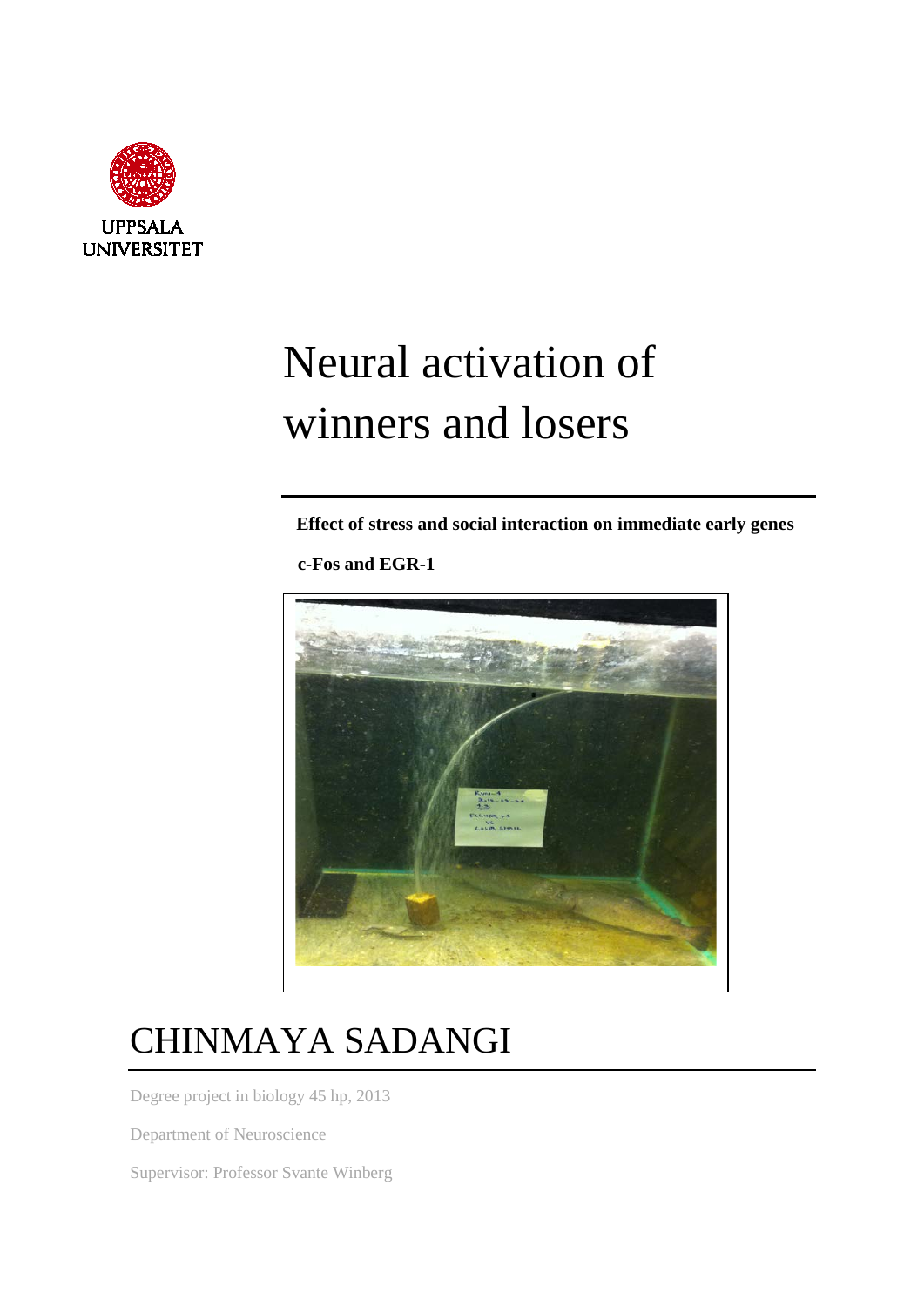### **Table of Contents**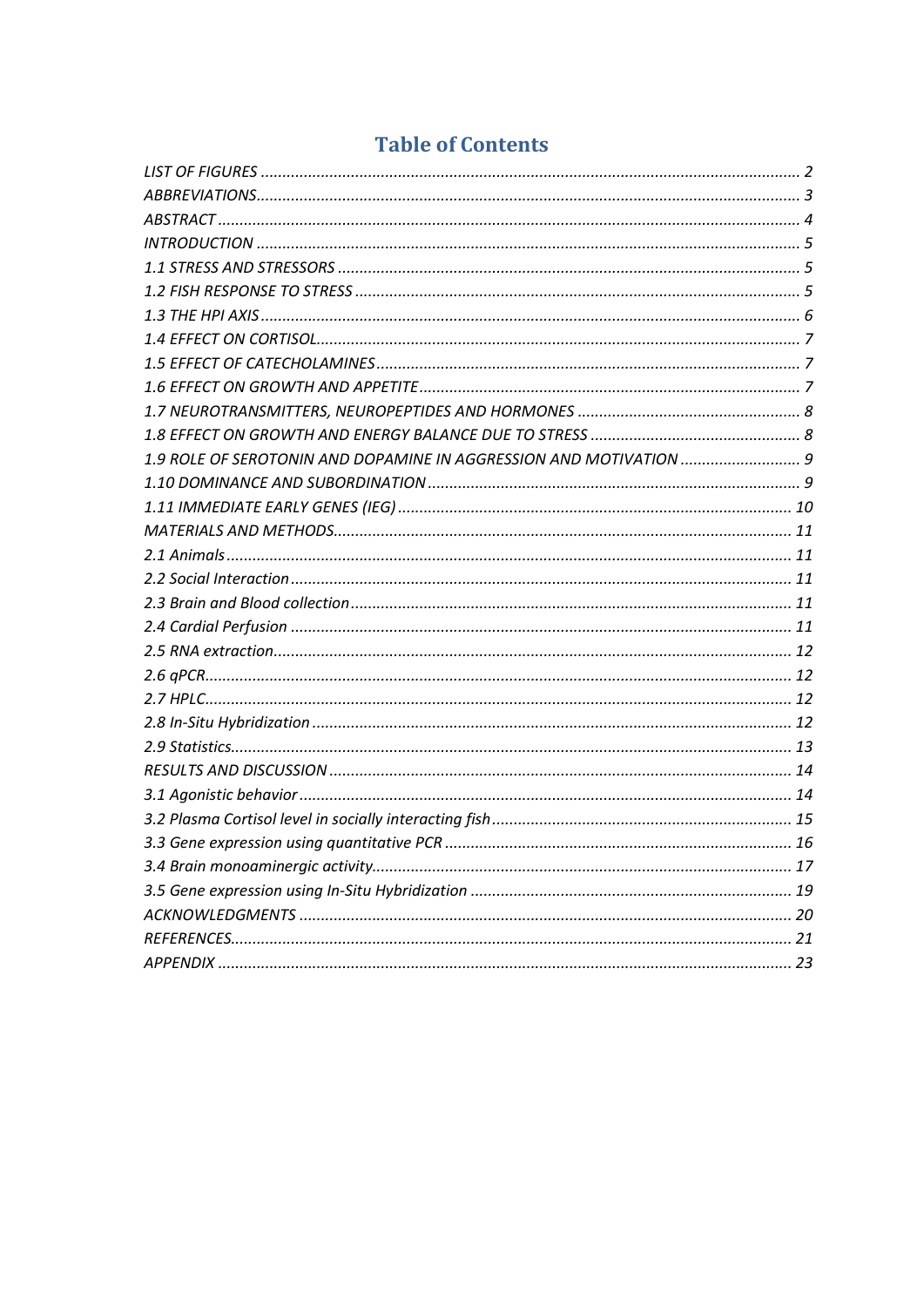#### **LIST OF FIGURES**

| FIGURE 2: EXPERIMENTAL SETUP - PAIRS OF FISH WERE PLAED INTO AQUARIA AND SEPERATED BY A ONE-WAY MIRROR FOR 5 MINUTES         |
|------------------------------------------------------------------------------------------------------------------------------|
| PRIOR TO RECORDING INTERACTIONS. SET UPS WERE SUCH THAT EITHER ONLY THE BIG FISH COULD SEE THE SMALL FISH OR VICE            |
|                                                                                                                              |
| FIGURE 3: NUMBER OF AGGRESIVE ACTS MADE BY WINNERS AND LOSERS. THE DIFFERENCE IN NUMBER OF AGGRESIVE ACTS WERE               |
|                                                                                                                              |
| FIGURE 4: THE MEAN $\pm$ SEM WEIGHT FOR SMALL FISH WAS 104.8 4 $\pm$ 4 G WHEREAS FOR THE BIG FISH WAS 109.5 $\pm$ 4.6 G. THE |
|                                                                                                                              |
| FIGURE 5: AMOUNT OF FOOD CONSUMED BY WINNERS, LOSERS AND CONTROL WAS STATISTICALLY SIGNIFICANT WITH P<0.05  15               |
| FIGURE 6: THE WINNERS HAD LOW CORTISOL LEVEL AS COMPARED TO WINNERS. THIS SUGGESTS THAT THE LOSERS WERE MORE                 |
|                                                                                                                              |
|                                                                                                                              |
| FIGURE 8: (A) 5-HT WAS HIGHER IN LOSERS AS COMPARED TO WINNERS WITH P=0.18 & (B) 5-HIAA WAS HIGHER IN WINNERS WITH           |
|                                                                                                                              |
| FIGURE 9: (A) DA WAS HIGHER IN LOSERS AS COMPARED TO WINNERS WITH P = 0.57 AND (B) DOPAC WAS HIGHER IN LOSERS WITH P         |
|                                                                                                                              |
|                                                                                                                              |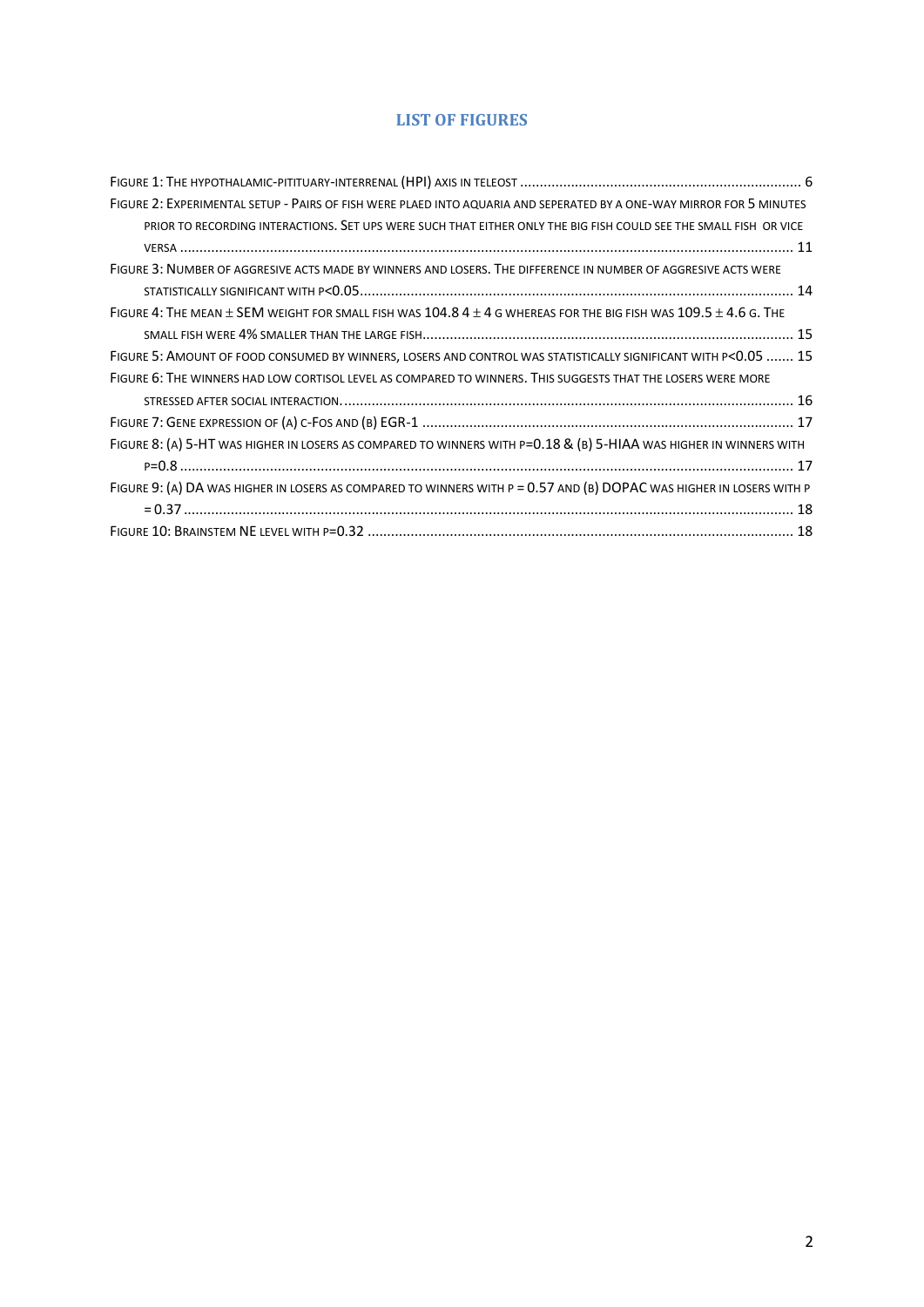#### **ABBREVIATIONS**

GC - *Glucocorticoid* HSPs - *Heat shock proteins* HPI - *Hypothalamic pituitary interrenal axis* HPA - *Hypothalamic pituitary adrenal axis* CRH - *corticotrophin-releasing hormone* CRF - *corticotrophin-releasing hormone* ACTH - *Adrenocorticotropic releasing hormone* CAs - *Catecholamine* O2 - *Oxygen* POMC - *Proopiomelanocortin* α-MSH – *alpha melanocyte stimulating hormone* AVT - *Arginine vasotocin* MCH - *Melanocorticotropic releasing hormone* GH - *Growth hormone* PRL - *Prolactin* 5-HT - *Serotonin* NE - *Norepinephrine* DA - *Dopamine* L-DOPA - *(S)-2-amino-3-(3,4-dihydroxyphenyl) propanoic acid* DOPAC *- 2-(3,4-Dihydroxyphenyl) acetic acid* IEG - *Immediate early genes* EGR-1 - *Early growth response* qPCR - *quantitive polymerase chain reaction*

PF - *Paraformaldehyde*

HPLC - *High performance liquid chromatography*

DHBA - *2,3-Dihydroxybenzoic acid*

PCA - *Perchloric acid*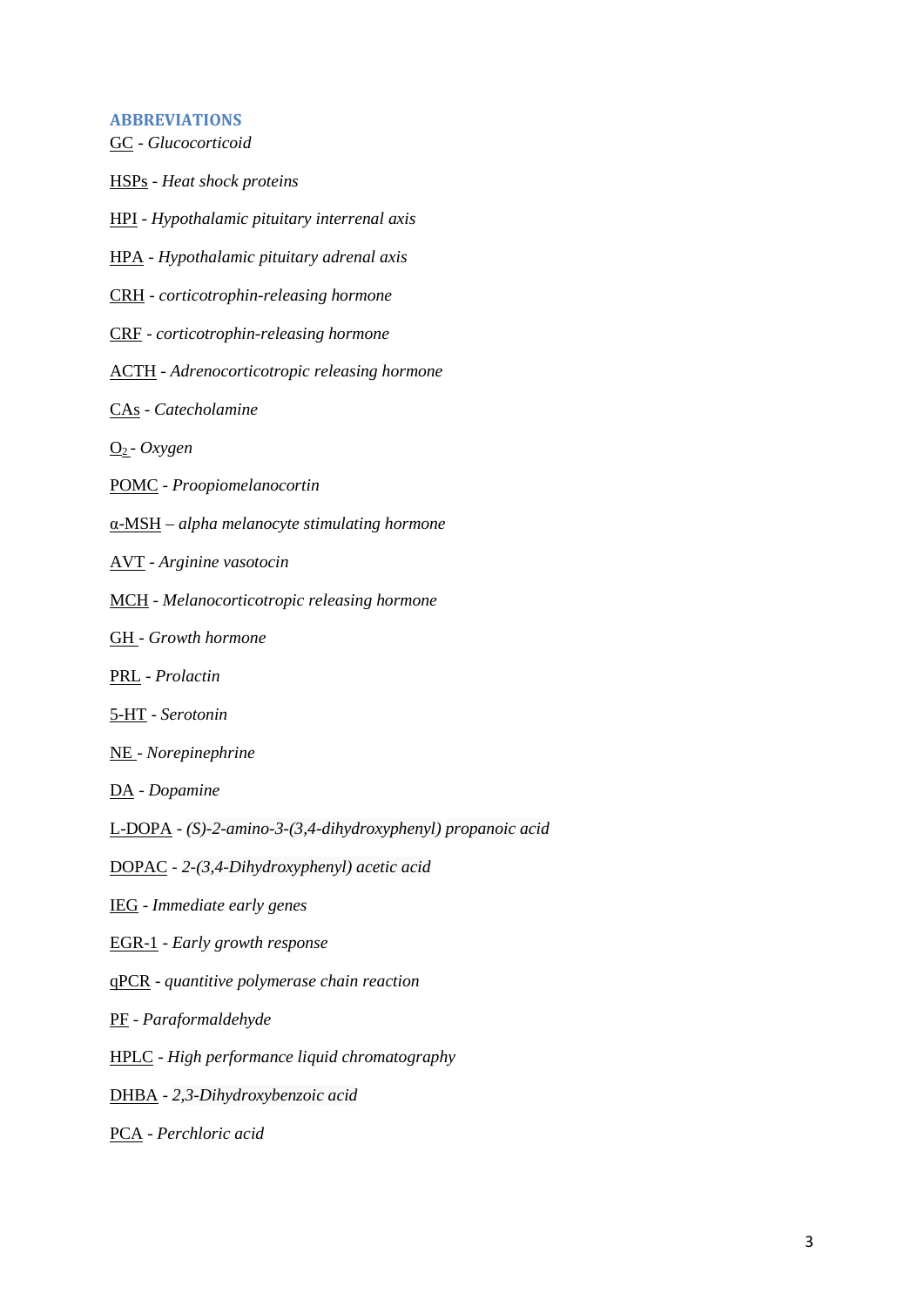#### **ABSTRACT**

Social interaction has an impact on survival of an animal. There is a tendency of winners winning and losers losing in animals. Juvenile rainbow trout (*Oncorhynchus mykiss)* were used in these experiments that were allowed to socially interact for five days. For five minutes, one fish was allowed to see the other fish through a see through mirror and then they were allowed to interact socially. In the control group, fish were kept isolated for a period of 1 hour daily for five continuous days. After the period of social interaction the fish were sacrificed to collect blood plasma for cortisol analysis and brains were collected for qPCR and HPLC analysis for gene expression and brain monoamines respectively. Another subset of fish was cardially perfused and brains were collected for in-situ hybridization to check for gen expression of c-Fos and EGR-1 in different brain regions. Plasma cortisol levels were analyzed by radioimmunoassay (RIA) to determine the stress level in the fish. The number of aggressive attacks made by fish determined winners and losers.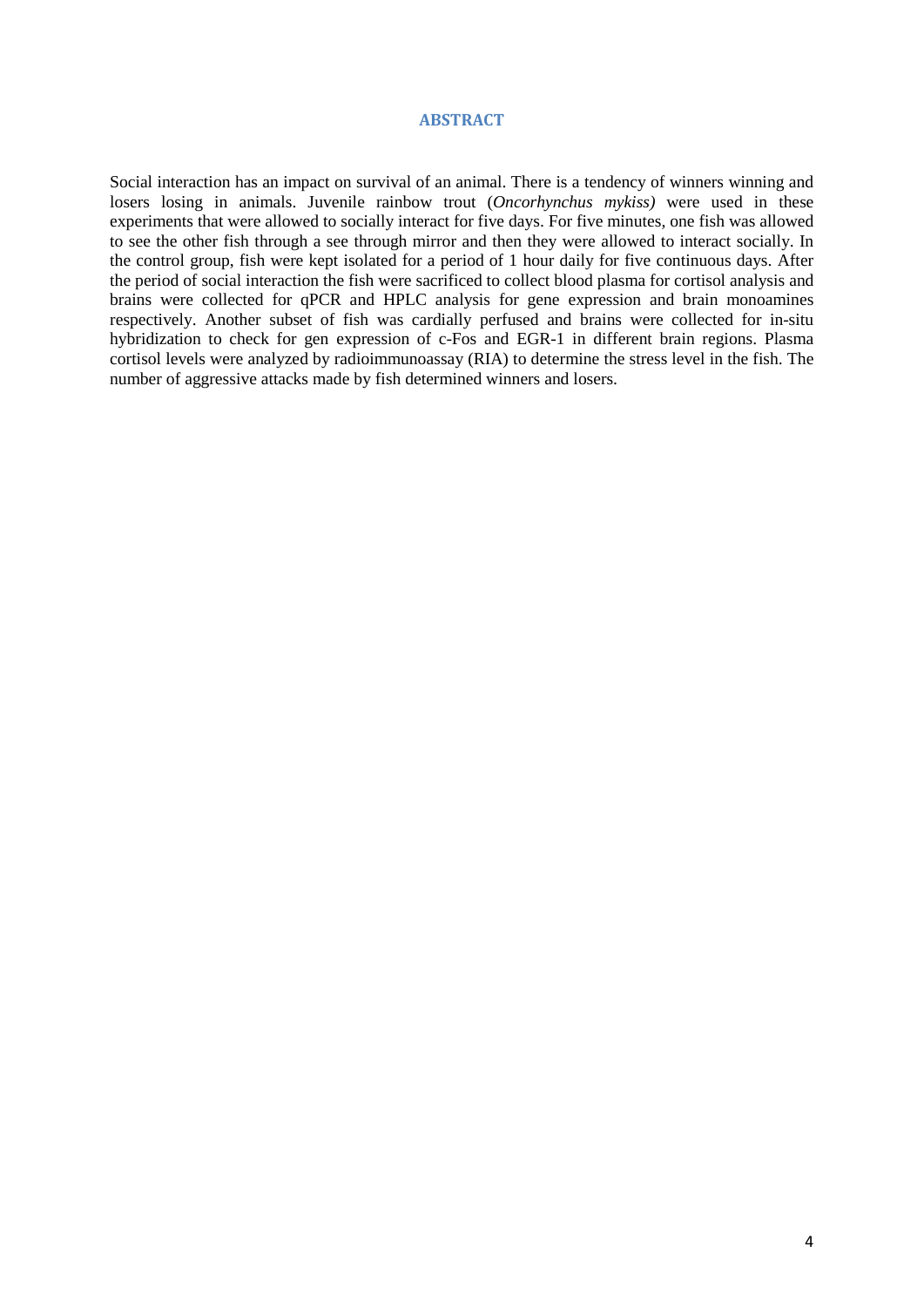#### **INTRODUCTION**

#### **1.1 STRESS AND STRESSORS**

#### *"Everybody knows what stress is and nobody knows what it is" – Hans Selye* [1](#page-21-0)

Stress can simply be defined as the organism's response to environmental stressors or a stimulus. In other words, stress is a response by the body to an external stimulus such as fear or pain, which disturbs the normal physiological equilibrium. The body responds to stressful events by the sympathetic nervous system resulting in a fight or flight response. According to Hans Selye, who coined the term stress, stress can be defined as the 'nonspecific response of the body to any demand for change'. During stress neurotransmitters like adrenaline (epinephrine), nor-adrenaline (norepinephrine), dopamine and hormones like cortisol and glucocorticoids get secreted by the body. Stress can be considered as a state of threatened homeostasis that is re-established by a complex suite of adaptive responses<sup>[2](#page-21-1)</sup>.

A stressor can be considered to be any stimulus that produces a physiological stress and is measured by an increased in the Glucocorticoid (GC) concentration. The basic needs of most animals are similar in the animal kingdom therefore many types of stressors are universal. Examples of universal stressors include deviations from optimal ranges for environmental parameters (e.g., ambient temperature, oxygen supply), insufficient food availability, inadequate refuge from sunlight or predators, and the demands of social interactions such as territorial disputes<sup>3</sup>[.](#page-21-2)

Animals respond to stressors by releasing endocrine responses thereby increasing the immediate availability of energy and inhibiting processes that are not required for survival of the animal. The primary response to stress is achieved by activation of the HPA (Hypothalamic-pituitary-adrenal) axis in case of mammals and HPI (Hypothalamic-pitituary-interrenal) axis in case of vertebrates. This in turn, increases the GC concentration in the body. If the stressor is not eliminated then it may lead to harmful consequences such as loss of immune response, loss of muscle mass and reproductive loss.

Studying stress in fish species is advantageous because they are easy to keep in the laboratory environment and cheap. It could also provide advantage in the aquaculture industry by improving the welfare of the fish by reducing the amount of stress in the fish. Stressors in fish includes fluctuations in water salinity, pH, hardness, alkalinity, dissolved solids, water level or current, exposure to waterborne pathogens or toxicants[,](#page-21-2)<sup>3</sup> maintaining a social hierarchy and anthropogenic sounds. In terms of behavior, an obvious example is the instinctive urge to fight or flee when faced with an adverse stressor such as a predator<sup>[3](#page-21-2)</sup>.

#### **1.2 FISH RESPONSE TO STRESS**

The fish response to stress can be divided into three categories: primary, secondary and tertiary<sup>4</sup>[.](#page-21-3) In the primary phase the animal releases catecholamines secreted from the chromaffin and the HPI (hypothalamic-pituitary-interrenal) axis and is stimulated in releasing cortisol into circulation in response to the stress. The secondary response includes changes in the plasma and tissue ion levels together with an increase of stress proteins (HSPs). These are associated with adjustments in physiological levels such as metabolism, respiration. The tertiary response involves changes in the complete characteristics of the fish like growth and development, the immune system and ultimately the survival. The first two responses are considered adaptive and enable fish to adjust to stressors and maintainhomeostasis<sup>3</sup>.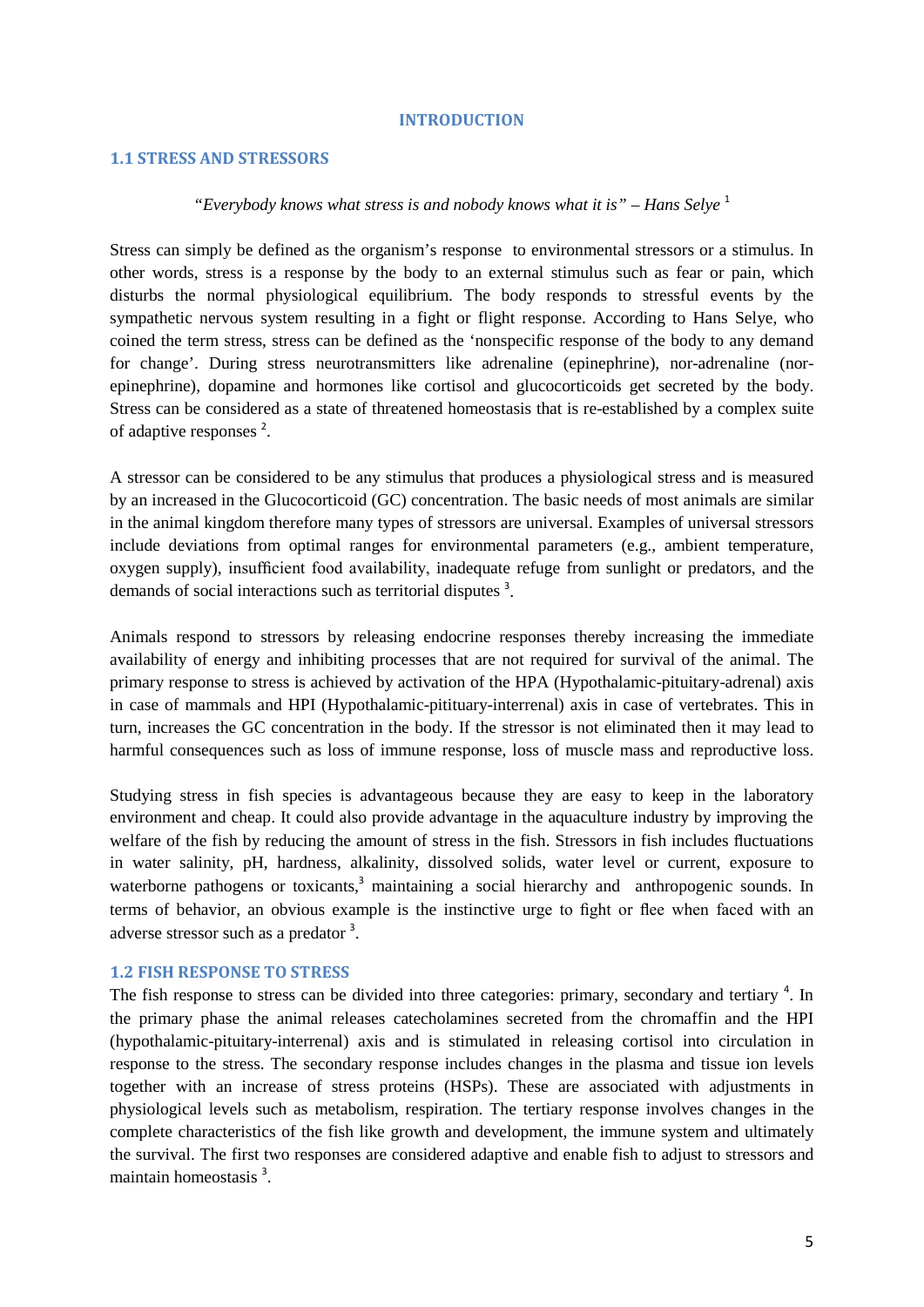#### **1.3 THE HPI AXIS**

In humans and other mammals, the HPA axis is responsible for stress response. The homologous neuroendocrine system in fish is called as the brain-pituitary-interrenal axis<sup>[5](#page-21-4)</sup> or the HPI axis.

The cells in the hypothalamus produce corticotrophin-releasing hormone (CRF) in response to stressors and these CRF binds to specific receptors in the pituitary gland to produce adrenocorticotropic hormone (ACTH). ACTH is transported to the adrenal glands thereby producing adrenal hormones. The adrenal glands increase the secretion of cortisol and metabolic effects are initiated to decline the harmful effect of stress by using the negative feedback mechanism to both the hypothalamus and anterior pituitary decreasing the concentration of ACTH and cortisol in the blood once stress is reduced. The involvement of the hypothalamus and pituitary glands in corticosteroid secretion is well known. The CRH and ACTH are very important secretagogues. Cortisol is the end product of the HPI axis.



**Figure 1: The hypothalamic-pitituary-interrenal (HPI) axis in teleost**

The pathway for cortisol release begins in the HPI axis with the release of CRH, or factor (CRF), chiefly from the hypothalamus in the brain, which stimulates the corticotrophin cells of the anterior pituitary to secrete adre[n](#page-21-5)ocorticotropin<sup>6</sup>. The ACTH stimulates the interrenal cells, which is the homologue of the adrenal cortex to synthesize and release corticosteroids into circulation for distribution to the cells and other tissues. Cortisol is the principle corticosteroid in actinopterygian (*i.e.,* teleostean, other neopterygian and chondrostean) fishes whereas 1α-hydroxycorticosterone is the major corticosteroid in elasmobranchs<sup>[6](#page-21-5)</sup>. The control of cortisol is mediated through the negative feedback mechanism at all levels of the HPI axis.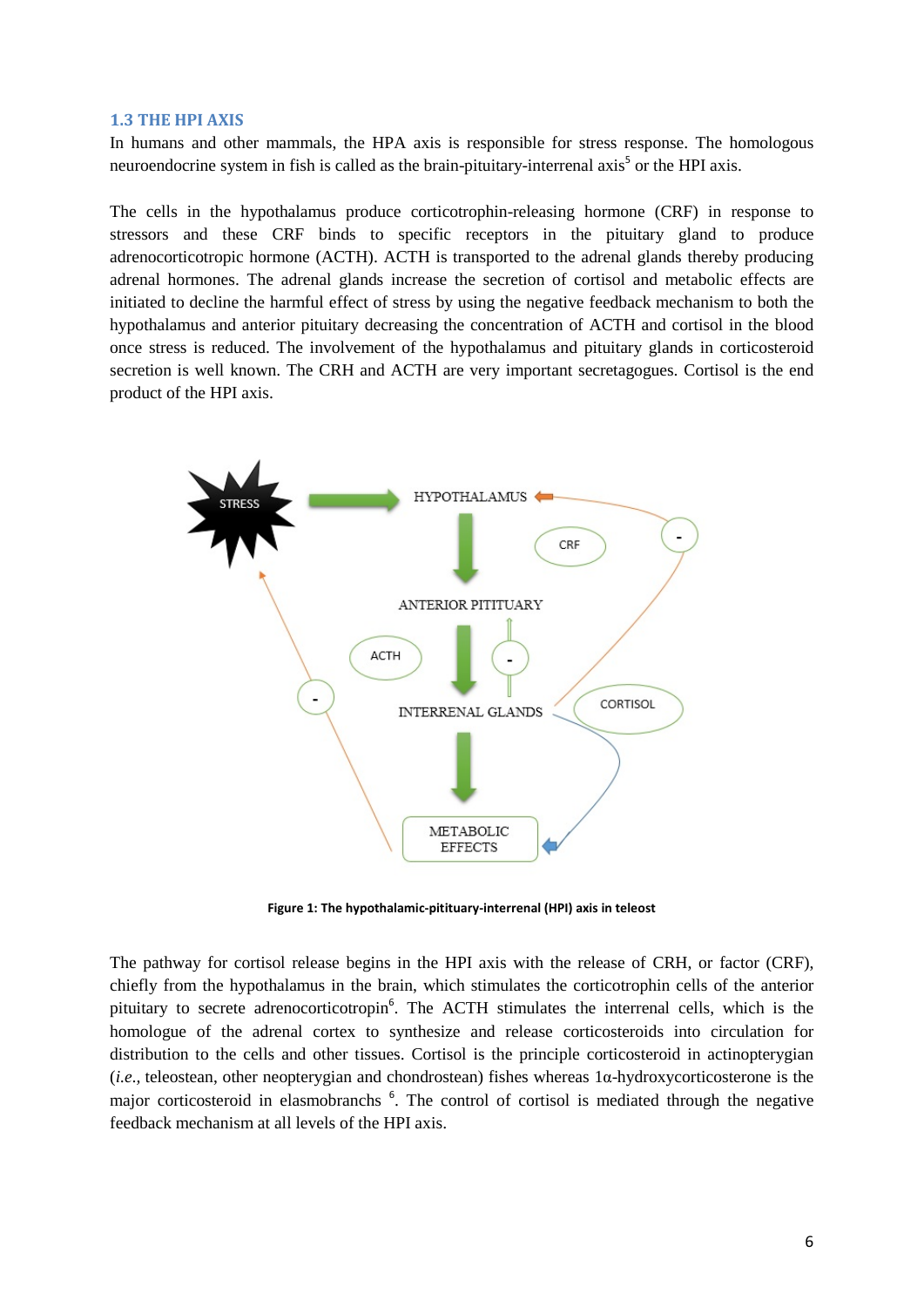#### **1.4 EFFECT ON CORTISOL**

The major targets for cortisol are the gills, intestine and liver. The elevation of cortisol level is a reliable indicator of stress in fish. The plasma cortisol level rises after being exposed to a stressor. When the stressor is chronic, the cortisol level may still remain elevated, although well below peak  $level<sup>5</sup>$ [.](#page-21-4)

Higher level of cortisol up to 50 ng/ml can be explained by differences in assay specificity, husbandry conditions,capture procedures, or natural factors<sup>7</sup>. According to Barry et al, <sup>[8](#page-21-7)</sup> netting induced cortisol secretion could be demonstrated from up to 2 weeks after hatching. Cortisol level also varies with feeding. In farmed Coho salmon, elevated level of cortisol can be seen after they reach the ocean under free-living condition. Thus not all elevated levels of cortisol can be ascribed to stressors. Conversely, the absence of clearly elevated levels does not always guarantee the absence of stressors. In salmonids, there is a slight increase in cortisol level, which can be considered chronic in case of depression of immune function and disease resistance.

After being exposed to stressors, fish produces stress proteins and they function in cellular restoration of affected functions, cellular protection and increasing the stress tolerance of the affected fish. According to Sanders, the best-known stress proteins are metallothioneins (metal-binding molecules produced in response to toxic metals) and heat shock proteins (chaperone-like molecules induced by rapid temperature changes and many other stressors)<sup>9</sup>[.](#page-21-8)

#### **1.5 EFFECT OF CATECHOLAMINES**

The release of CAs (adrenaline and nor-adrenaline) is an integral part of the physiological response to stressors in all vertebrates  $10$ . The function of CA includes respiratory and cardiovascular effects, blood oxygen  $(O_2)$  transport capacity, blood glucose and free fatty acid levels  $5$ . Because of the increase in the ventilation rate the stress response in turn increases  $O_2$  uptake rate of the gills. In the stimulation of the ventilation rate, the role of circulating CA is unclear.

During chronic stress, there is high CA level, which could lead to desensitization of target cells by down regulation of these cells. But the effect of chronic stress is not just limited to moderation of CA release. Due to stressors there is a rapid rise in muscle and plasma lactate combined with decreased blood pH and  $O_2$  content <sup>5</sup>[.](#page-21-4) These results in immense CA release from the chromaffin cells and rise in ventilation, branchial blood flow, gas exchange and blood glucose level.

The stress is related mainly to the CAs on glucose release from the liver and facilitates hyperglycemia in a lot of teleost, which is the main carbohydrate storage in fish. The hyperglycemia observed during hypoxia in rainbow trout can be prevented by infusion of adrenoceptor antagonists<sup>5</sup>[.](#page-21-4)

In rainbow trout, plasma adrenaline and nor-adrenaline levels vary from  $\langle 1 \text{ nM} \text{ to } \rangle 200 \text{ nM}$  during active stress [11](#page-21-10). In case of Antarctic teleost *Trematomus bernacchii* stress did not affect circulating CAs but the heart rate, ventral aortic blood pressure, and haematocrit raised. These fish likely depend on increased sympathetic nerve activity during acute stress [12](#page-21-11).

#### **1.6 EFFECT ON GROWTH AND APPETITE**

Stress in fish is also characterized by reduction in food intake. Along with suppressed appetite, many other features such as searching for food, hunting for food can also be affected by stress. The effect of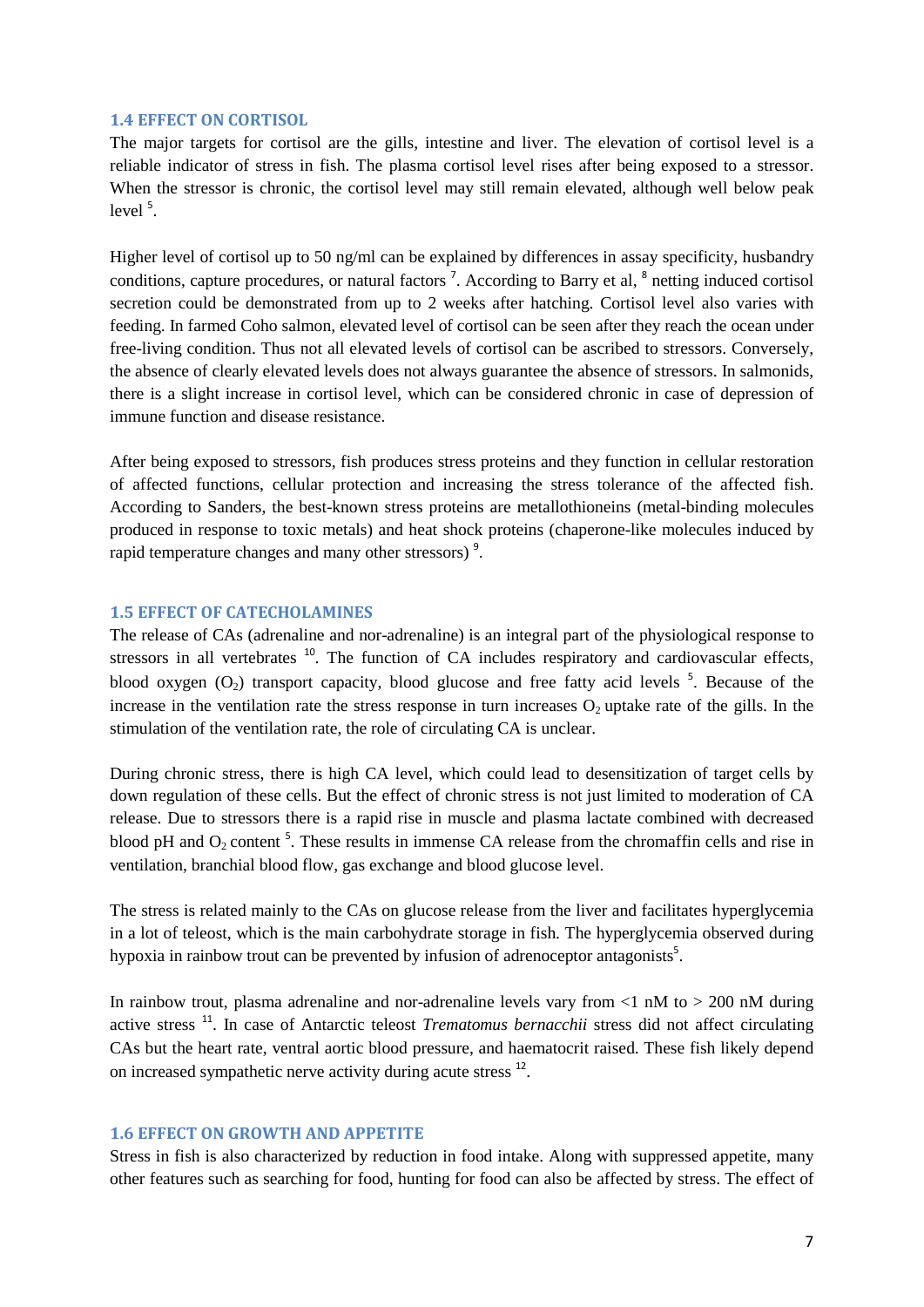stressors influence growth rates and is reflected on amount of food consumed, intestinal uptake and metabolic rates to name a few. Reduction in food intake is one of the major causes of growth suppression in brown trout under crowded conditions. In aquaculture, stocking density also affects food intake and varies from species to species. Stress also affects metabolic rates. According to Bonga et al, instead of showing a stress response, some fish species respond to hypoxia with down regulation of metabolic activity well below the standard metabolic rate, an adaptive reaction called metabolic depression<sup>[5](#page-21-4)</sup>. The capacity of metabolic depression also varies with species wherein salmon showing the poorest and eels and carp show the best performance in terms of growth and food consumption.

#### **1.7 NEUROTRANSMITTERS, NEUROPEPTIDES AND HORMONES**

#### A. NEUROTRANSMITTERS

Brain structures like cholinergic, adrenergic and serotonergic systems are triggered due to stress. According to Winberg et al <sup>[13](#page-21-12)</sup>, increase in serotonin rate has been reported in brains of Arctic char (*Salvelinus alpinus*) due to stress by netting or having a subordinate position in the hierarchy. It also affected the locomotor activity of these stressed animals

#### B. NEUROPEPTIDES

Neurons secreting CRH are present in the paraventricular nuclei of the hypothalamus. During stress, CRH is an important neuropeptide in growth and reproduction. POMC derived peptides like  $\alpha$ -MSH and ACTH-like transmitters have been found in fish. There are two POMC genes in the hypothalamus of the rainbow trout [14](#page-21-13). Sexually active fish expressed both the genes whereas sexually inactive fish expressed only one gene. Arginine vasotocin (AVT) belongs to the vasopressin family and is expressed in fish. In Goldfish, it has been shown that AVT is related to nonspecific integrated stress response. This is comparable to the hypothalamic vasopressin release in mammals where it triggers the release of ACTH by CRH. MCH (Melanophore concentrating hormone) is secreted from the hypothalamus to the circulation and antagonize the effect of α-MSH at the pituitary and at the target cell level. When administered to rainbow trout, it depressed the release of CRH and ACTH in addition to α-MSH [15,](#page-21-14) [16](#page-21-15). According to Bird et al opioid factors like enkephalin and endorphin-like substances have been shown in the fish brain but their role is unknown <sup>[17](#page-21-16)</sup>.

#### C. HORMONES

In teleost fish, the growth hormone (GH) level is related to growth and hydro mineral control in seawater and it is also influenced by stressors. Prolactin (PRL) functions by the inhibitory control of the permeability of the integument to water and ions into the freshwater environment. A reduction in plasma prolactin in confined rainbow trout has also been reported <sup>[18](#page-21-17)</sup>. However, plasma PRL level didn't elevate after lowering water level and chasing, which elevated plasma cortisol, Somatolactin and growth hormone level. Somatolactin belongs to the PRL/GH family and its function is related to gonadal maturation and spawning, hydro mineral and acid base regulation and energy mobilization. A rapid increase in Somatolactin level in rainbow trout is observed during chasing and low water levels.

#### **1.8 EFFECT ON GROWTH AND ENERGY BALANCE DUE TO STRESS**

There is a reduction in growth during stress, which is expressed as changes in body weight or other parameters such as condition factors of food conversion efficiency. These are reliable indicator of stress and have been applied to fish.

Reduced appetite has been mentioned in stressed fish. It has been shown that, 2 minutes of handling stress in brown trout (*Salmo trutta)* leads to reduced feeding activity. Stress also affects the capacity of food assimilation. There is an increase in metabolic rate due to acute and chronic stress. Brief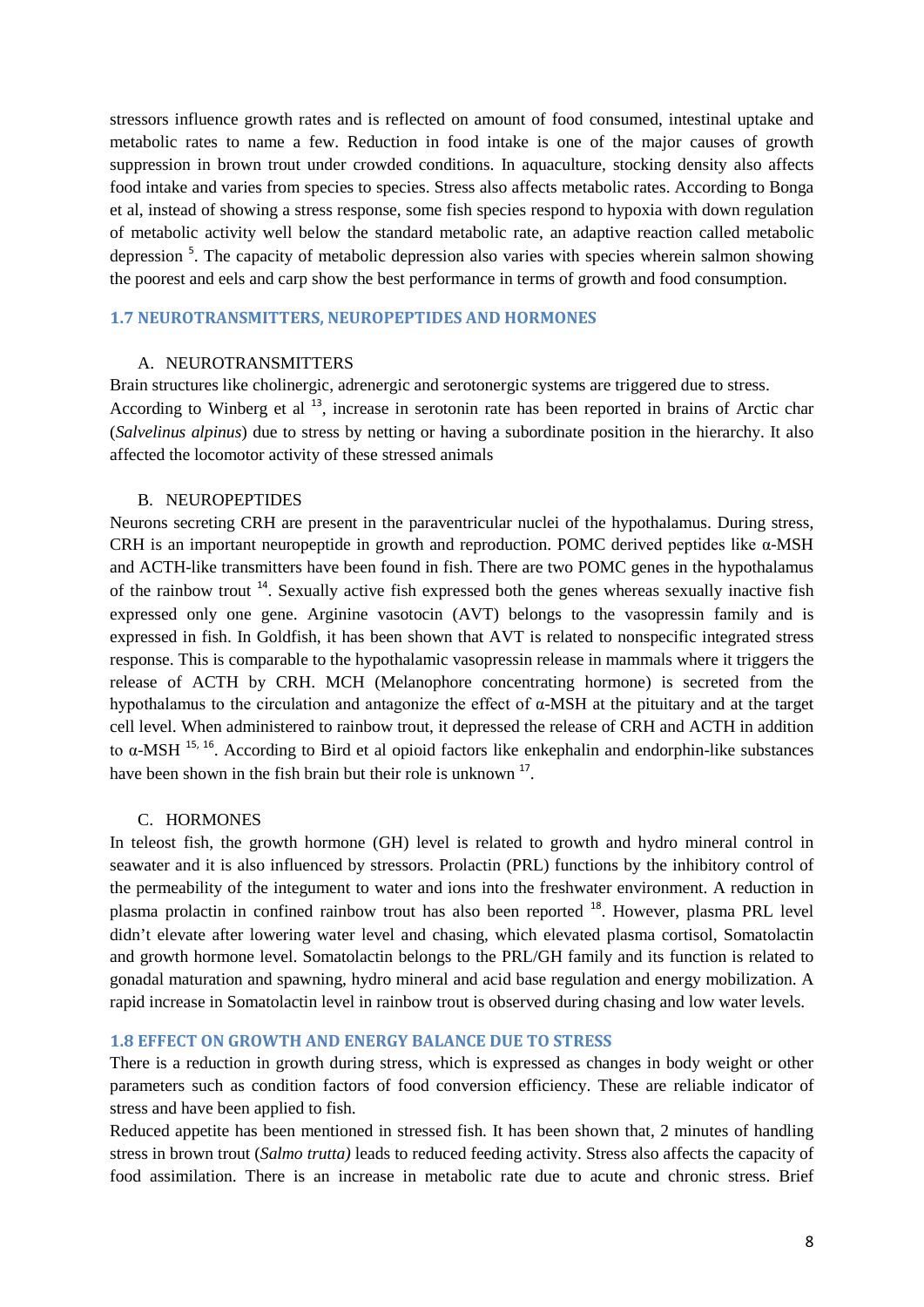disturbances of steelhead trout (*Oncorhynchus mykiss)* increased metabolism up to 25% above standard metabolism<sup>[19](#page-21-18)</sup>. Not every stressor increases the metabolic rate however instead of showing a stress response, some fish species respond to hypoxia with down regulation of the metabolic activity well below the standard metabolic rate, an adaptive reaction called metabolic depression<sup>[5](#page-21-4)</sup>. Growth hormone plays the major role in growth under multiple endocrine controls. CAs and cortisol are the major hormones with growth-inhibiting effects [20](#page-21-19). Reports suggest that, in goldfish (*Carassius auratus auratus*) there is an increase in plasma growth hormones after injecting stress but remains unaffected in chum salmon (*Oncorhynchus keta*) after handling stress. But, in rainbow trout a decrease has been observed under acute handling and confinement tests and also an increase in plasma cortisol and ACTH level.

#### **1.9 ROLE OF SEROTONIN AND DOPAMINE IN AGGRESSION AND MOTIVATION**

Using Microdialysis studies in rats have shown a decrease in 5-HT release in the pre-frontal cortex during aggression, but not nucleus accumbens. Other studies have shown increased level of 5-HT during aggressive interaction in the brain regions believed to involved in regulating aggression when inhibition of aggression would be dysfunctional. In rainbow trout, during fights for social dominance, there is an initial rise of 5-HT and cortisol in both the winners and losers. Long-term elevation of brain 5-HT activity results in decrease in aggressive behaviour. Early activation of brain NE and DA systems have an effect on inhibitory effects of 5-HT on aggressive behaviour. Long-term stress induced elevation in the brain serotonergic activity is important in mediating behavioural inhibition in subordinate animals. DA is involved in aggressive behaviour and DA agonist and antagonist (Apomorphine and chlorpromazine respectively) caused reduced aggression. Even high level of 5-HT can reduce agonistic interaction before it starts.

#### **1.10 DOMINANCE AND SUBORDINATION**

The DA and NA are involved in regulation of agonistic behaviour. Experience effects aggressive behaviour either by learning or by status changes which would in turn affect subsequent competitions. This can be brought on by changes in brain neuromodulator activity and hormonal reaction to social interactions.

Social subordination can be characterized by rise in plasma cortisol and increased serotonergic activity. In aquaculture, with increasing stocking densities there is a decrease in formation of social hierarchies but a lower growth rate is common because the fish would be socially subordinate. Differences in behavior, hormone levels and neurochemistry associated with social status in various teleost appear mainly as a result of chronic stress in subordinates.

During social interaction fish undergo a lot of stress and results in an elevated level of cortisol. Social dominance in a hierarchy is prejudiced by previous interactions and capacity to react to stressful conditions, whereas social subordination results in lower number of attacks and longer attack latencies. Social standing in the hierarchy is also influenced by previous social interaction and capacity to respond to stressful conditions. A defeat in social interaction is considered as a powerful stressor, which leads to drastic alteration in physiology and behavior of the fish. Zayan highlights that social stress is generally measured as a physiological response that reflects both physical (aggression) and psychological stressors [21](#page-21-20). There is change in behavior after social defeat in teleost like reduced aggression, decrease in reproductive behavior and there is an increase in submissive and defensive behaviors towards agonist. During primary response, there is release of catecholamine from chromaffin tissues and the stimulation of the HPI axis releases corticosteroid hormones into circulation.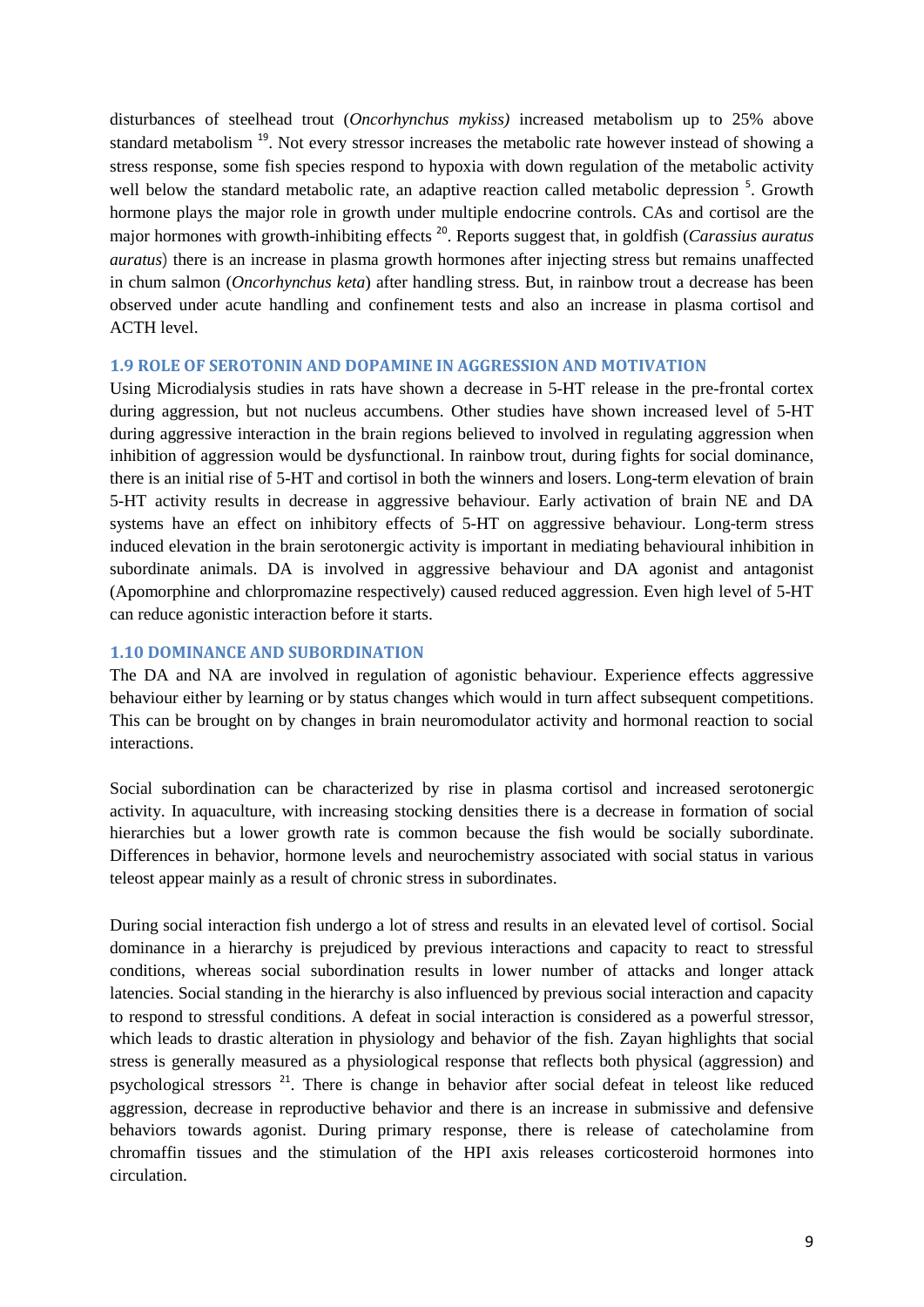#### **1.11 IMMEDIATE EARLY GENES (IEG)**

Neurons interact in a time span of milliseconds creating an output commonly known as the action potential but there is transmission of neurons at a much slower pace, transmitting gene expression. According to Clayton, its function, however, is not directed toward immediate transmission of a synaptic signal but rather toward the experience-dependent modification of the underlying synaptic circuitry [22](#page-21-21). This is termed as immediate early gene (IEG) response and is assumed to be a part of consolidated memory. Following stimulation, IEG undergo regulation of gene expression but they do no require de novo synthesis of proteins. IEG are transient genes and their induction occurs within minutes. All cells in all tissues presumably have the capacity to mount a rapid genomic response to stimulation, and this general phenomenon is commonly referred to as "Immediate Early Gene" (IEG) activation [23-25](#page-21-22).

IEG expression matches the activation of some specific circuitry of the brain, which are related to perception, and integration of primary stimuli in addition to behavioral, neuroendocrine and autonomic responses. Intense expression of c-Fos and other IEG in areas such as alocortex, neocortex, and parts of hypothalamus have been found due to immobilization stress. Two of the most widely expressed immediate early genes are c-Fos and  $EGR-1<sup>22</sup>$  $EGR-1<sup>22</sup>$  $EGR-1<sup>22</sup>$  which have been used as genomic markers. c-Fos is an indicator of immediate neural activity. c-Fos expression as a neuronal marker offers advantage because c-Fos is a delayed maker of brain activation and slows the process of immediate early gene activation.

The Zif-268 or EGR-1 genes respond to nerve growth factor treatment resulting in neuronal differentiation and response to serum treatment giving rise to mitosis. Studies have shown that EGR-1 is regulated by seizure activity, electroconclusive shock, neurodegeneration, apoptosis and druginduced stress and so on. EGR-1 is believed to be involved in formation of associative memory but it is not known which aspect of learning, memory, storage or retrieval are implicated and whether EGR-1 plays any role in these.

The aim of the current report is to study the effect of stress and aggressive behavior due to social interaction on activation of immediate early genes 'c-Fos' and 'EGR-1' in juvenile rainbow trouts. The plasma cortisol levels have been directly correlated with the socially dominant and socially subordinate fish. We measured IEG expression by using qPCR to measure mRNA expression in the telencephalon region of the brain in addition to measuring brain monoamines and their metabolites from the brain stem using HPLC.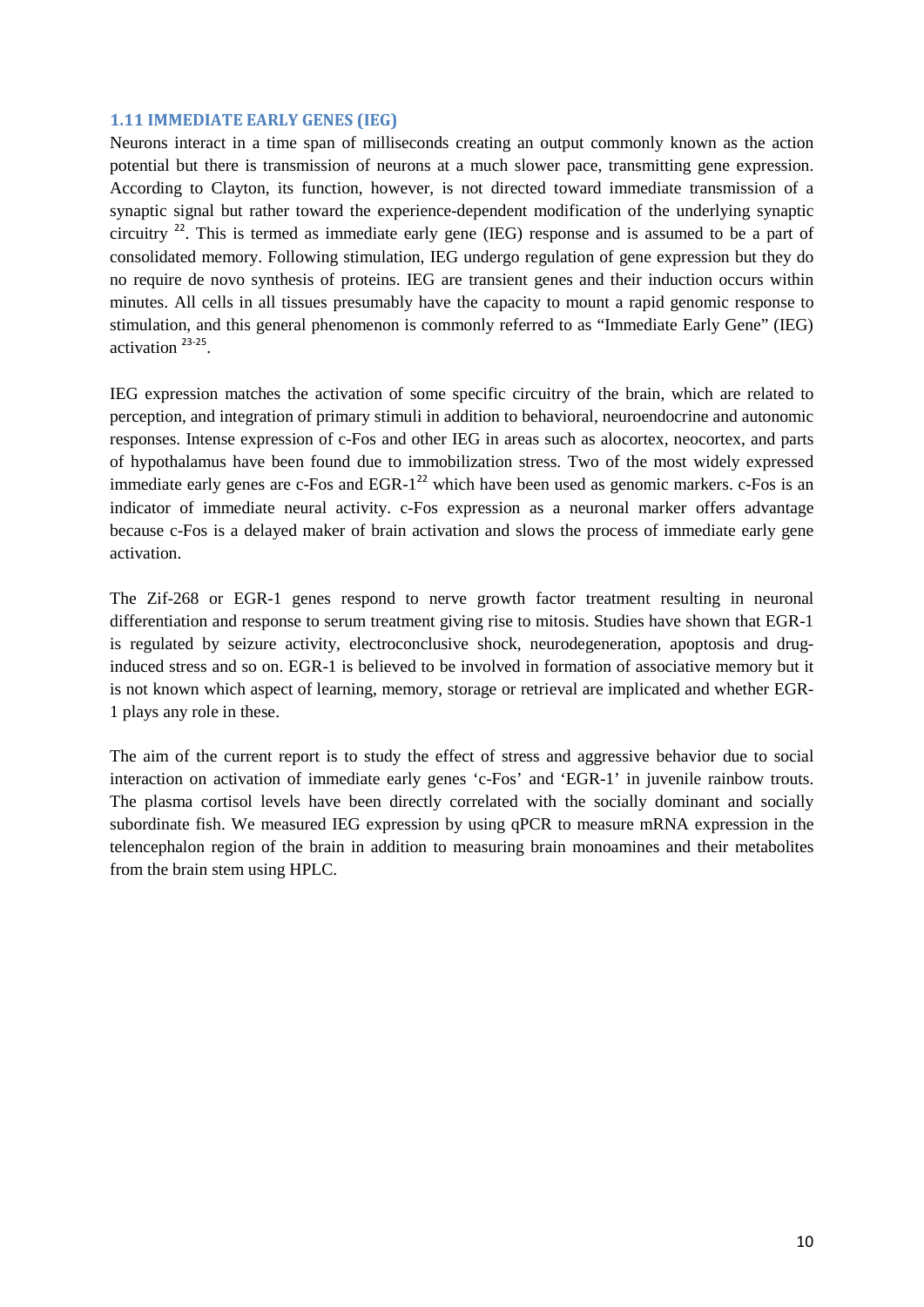#### **MATERIALS AND METHODS**

#### **2.1 Animals**

Experiments were carried out at Uppsala University, Biomedical center (BMC) using the juvenile rainbow trout as model organism. These trout were acquired from a hatchery in Sweden and were kept in holding tanks for more than 3 weeks before starting the experiments. Uppsala tap water was supplied and a 12 hours day: 12 hours night light – dark regime was conserved. The juvenile trout were fed pellets according to 1.5% of their body weight. The size difference between a big and a small fish was 15-20 g. The mean S.E.M. for small fish was  $104.8 \pm 4.4$  g (n=32) and the mean  $\pm$  S.E.M. for large fish was  $113.5 \pm 4.6$  g (n=32). The small fish were 8 % smaller than the larger fish.

#### **2.2 Social Interaction**

The fish were transferred to a glass aquarium for experiment and were separated from each other by PVC walls. Also, a one – sided see through mirror was placed along with the PVC wall. The trout were transferred from the holding tank, fin tagged or pit tagged, weighed and fork length was measured and were transferred to the glass aquarium. The fish were kept separated for 5 days before allowing them to interact. Pairs of fish were placed into aquaria and separated by a one-way mirror for 5 minutes prior to recording interactions. Set ups were such that either only the big fish could see the small fish, or vice versa (fig 1). The fish were allowed to interact for one hour every day for five consecutive days and recordings were made for 30 minutes. Attacks made by the fish were counted. Behaviors were recorded simultaneously in these pairs. In case of the controls, the big fish were allowed to see the small fish for one hour in two runs and the small fish were allowed to see the big fish for one hour in two runs. The social interaction and sampling were carried out between 11.00 and 17.00.





#### **2.3 Brain and Blood collection**

Upon sampling, the pair of fish were allowed to see through the one sided see through mirror for 30 minutes. The fish were netted and anaesthetized using benzocaine and blood (500 µL) was collected from near the tail fin that was subsequently centrifuged at 5000 g for 5 minutes at 4 degrees. Plasma was collected and stored at –80 degrees until further analysis using radioimmunoassay (RIA). Furthermore, the brain was collected and stored in tissue tek at -80 degrees.

#### **2.4 Cardial Perfusion**

Sixteen pair of fish and eight control fish were cardially perfused for In-Situ Hybridization. Upon perfusion, the big fish were allowed to see the small one for 30 minutes in one round and vice-versa in the second round through the one sided see through mirror. After social interaction for five days, the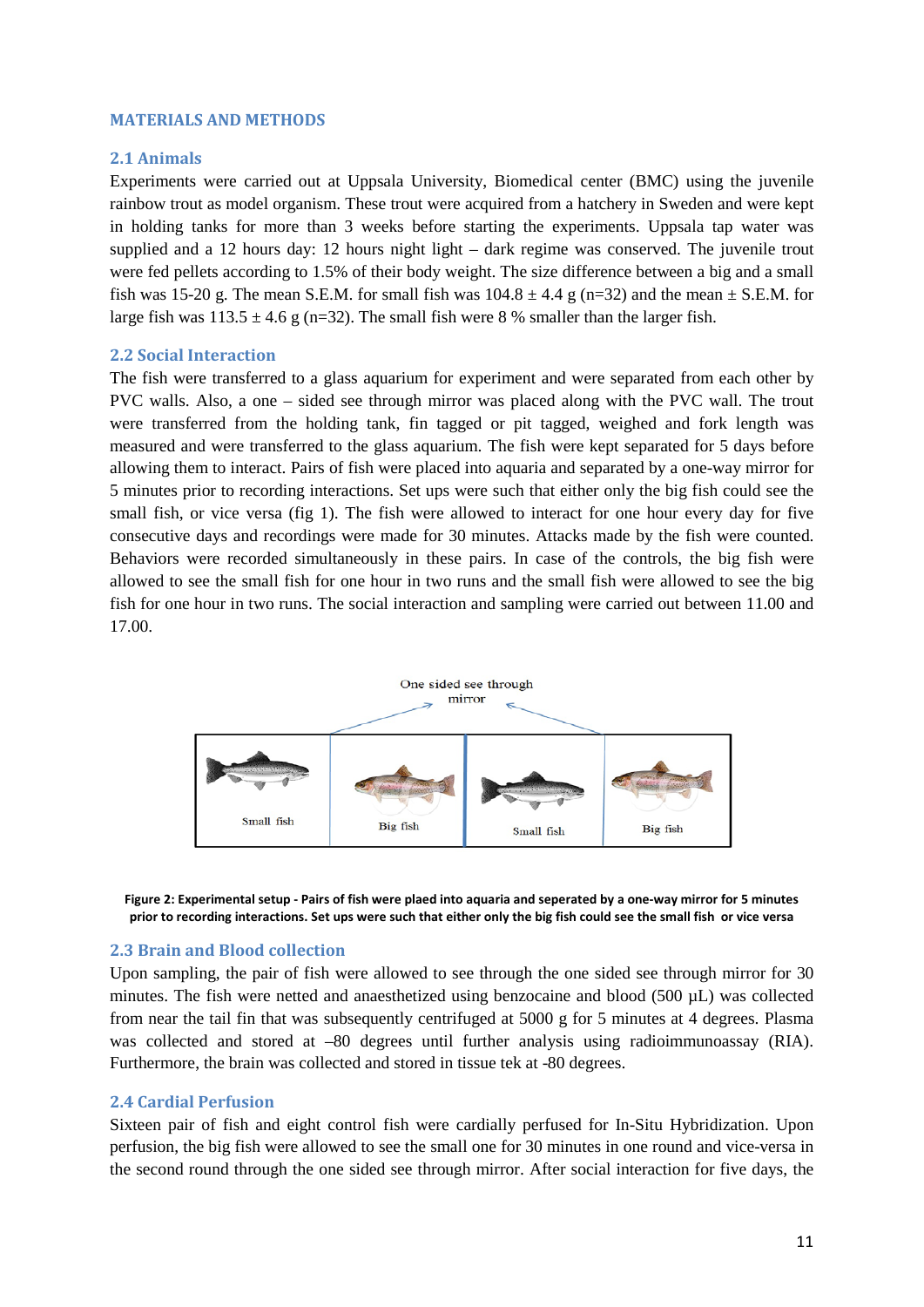chest of the fish was opened and the heart was punctured through the ventricle. Paraformaldehyde (PF) (4%) in phosphate buffer was pumped into the blood circulatory system until all blood had been washed out of the system and replaced by the PF. Thereafter, the brain of the fish was removed and transferred to the same fixative solution and kept overnight at 4 º C. The following day the brain was washed in phosphate buffer twice for one hour each followed by transfer to 30% sucrose solution overnight. The next day the brain had sunk to the bottom and was taken out of the sucrose solution. The brain was stored in tissue tek at -80 degrees.

#### **2.5 RNA extraction**

Micro-dissection of different brain region telencephalon (qPCR) and brain stem (HPLC) was performed by microRNA extraction using punches. RNA was extracted from the punches using Invitrogen Pure link Micro RNA Kit (12183-016) according to manufacturer's instruction. For quality and quantity measures, the total RNA was measured by using spectrophotometry (Nanodrop, Thermo Scientific).

#### **2.6 qPCR**

cDNA was prepared from 0,6 µg total RNA (Maxima First Strand cDNA Synthesis Kit for RT-qPCR, K1641, Fermentas) according to manufacturer instructions. After successful cDNA synthesis the reaction volume of 20 µl was diluted to 800 µl and further aliquot. 4 µl of diluted cDNA was used in each qPCR reaction. Primers were 19-25 nucleotides in length with melting point around 60  $^{\circ}$ C and formed products in the range of 82-219 bp. From an original set of five reference genes, one gene that displayed the smallest variation across treatment was selected (His (Histone)) and used for subsequent normalization of qPCR data of the genes of interest, c-Fos and EGR-1. qPCR was run using the ABI biosystem 7900 HT fast real time PCR system.

#### **2.7 HPLC**

The frozen brain samples (brain stem) were homogenized in 4% (wt/vol) icecold perchloric acid (PCA) containing 40 ng/ml DHBA (Dihydroxybenzoic acid, used as an internal standard) using a sonicator. Samples were centrifuged at 10,000 *g* for 10 min at 4 °C and the supernatants were analyzed for the following monoamines and monoamine metabolites using high performance liquid chromatography (HPLC) with electrochemical detection (HPLC-EC): Dopamine (DA), 3,4 dihydroxyphenylacetic acid (DOPAC), norepinephrine (NE), serotonin (5-hydroxytryptamine, 5-HT), and 5-hydroxyindoleacetic acid (5-HIAA). The mobile phase was delivered at 1 ml/min and consisted of 75 m*M* sodium phosphate, 0.7 m*M* octane sulfonic acid, in deionized water containing 10% methanol and brought to pH 3.1. Samples were analyzed for concentrations of monoamines (5-HT, NE and DA) and monoamine metabolites (5-HIAA, and DOPAC, respectively) by comparing it with standard solutions of known concentrations.

#### **2.8 In-Situ Hybridization**

In-situ was done using a *Onchorynhus mykiss* probe for c-Fos (278 bp) and EGR-1 probe. The probe was prepared by running a PCR using c-Fos primers designed from *Onchorynhus nerka* ([AB111053.1](http://www.ncbi.nlm.nih.gov/entrez/viewer.fcgi?db=nucleotide&id=31339309)) c-Fos mRNA sequence. The PCR product was cloned into the plasmid pCRII-TOPO and sequenced (See appendix). Digoxigenin was used to label the probe and was visualized using NBT/BCIP.

Tissues was taken out from  $-80$  °C and allowed to air dry at room temperature for one hour and then transferred to 65 °C for ten minutes. Slides were then rehydrated once in 2XSSC for one minute. Slides were treated with 10  $\mu$ g/mL Proteinase K for five minutes followed by post fixation with 4 % Paraformaldehyde for five minutes and washing with 1 X KPBS twice for two minutes each. Freshly made 0.25 % acetic anhydride & 0.1 M TEA (pH 8) buffer was added onto the slides and left at room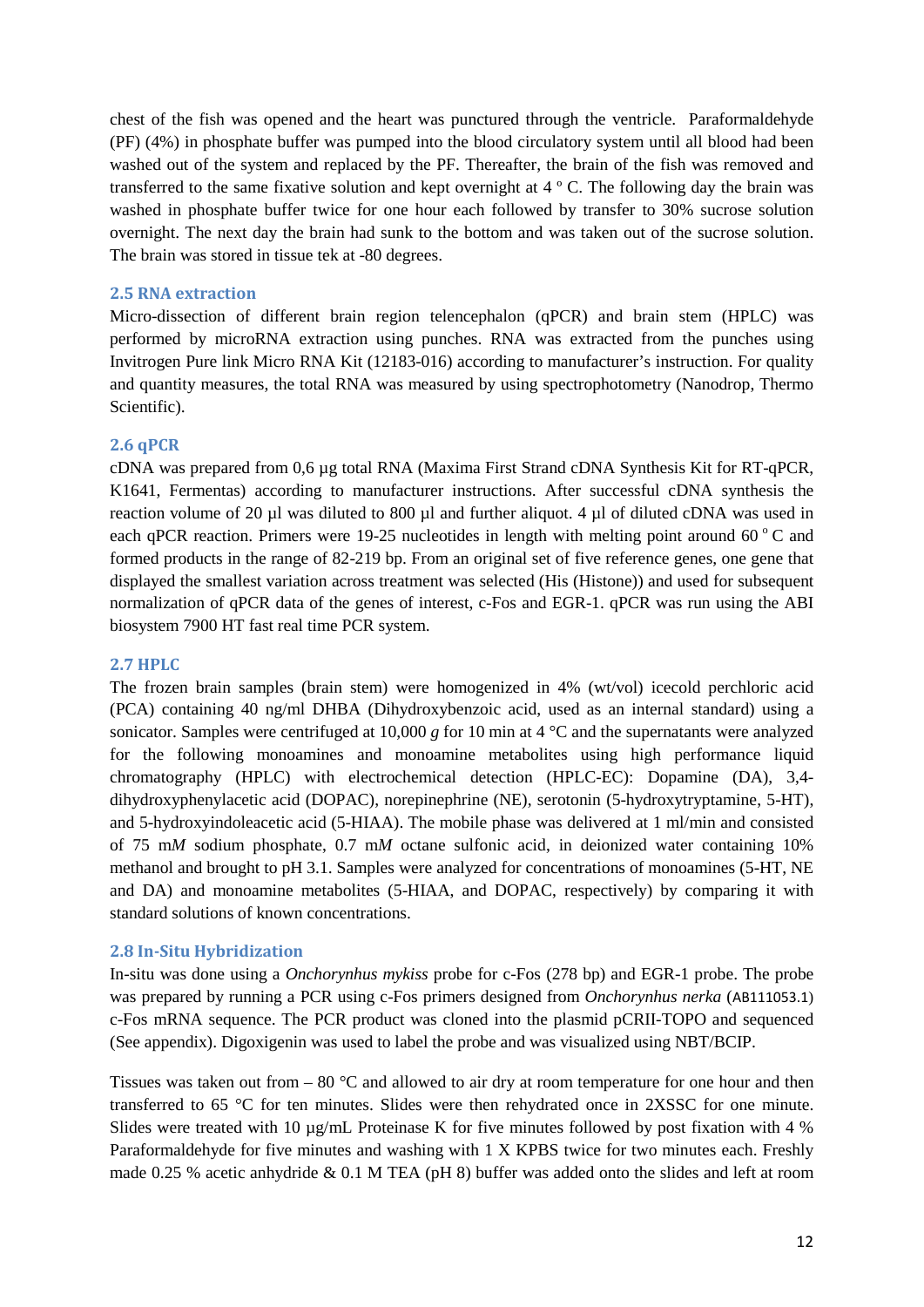temperature for 10 minutes. The slides were then washed with 2XSSC and were air dried for one hour. The probes were diluted in hybridization buffer (25 mL Formamide, 50 % dextran sulfate, 50  $\mu$ L blocking solution and 100 µL tween 20) and was applied on the slides, covered with hybrid slips and incubated overnight at 65 (degrees) Celsius.

The following day, the slides were washed twice with 2XSSC for 30 minutes each and subsequently washed with formamide for 30 minutes and at the end again washed twice with 2XSSC for 10 minutes. This was followed by washing in RNase A for 20 minutes at37 °C and RNase buffer for 20 minutes at 65 °C. The slides were then washed with a combination of 2XSSC, 0.05 triton X -100 and 2% blocking reagent for two hours and 100 µL of FAB fragment DIG alkaline phosphate was added and kept overnight.

On the subsequent day, the slides were washed twice in maleate buffer for 10 minutes and once in visualization buffer (20 mL 1mM Tris-Hcl, 1M 1mL MgCl, 17g 100mM NaCl and 175 mL distilled water) for 10 minutes. The slides were incubated with 200 µL of chromogen substrate mixed with 2.4 mg of levamisole overnight. As the color started to develop, the slides were washed with stop buffer and visualized using a light microscope.

#### **2.9 Statistics**

Statistical significance was determined by using paired one-way analysis of variance (ANOVA) with fisher's test using Graphpad Prism version 6.00<sup>[26](#page-21-23)</sup>. P value was  $\leq 0.05$ . The data is presented as mean  $\pm$  S.E.M.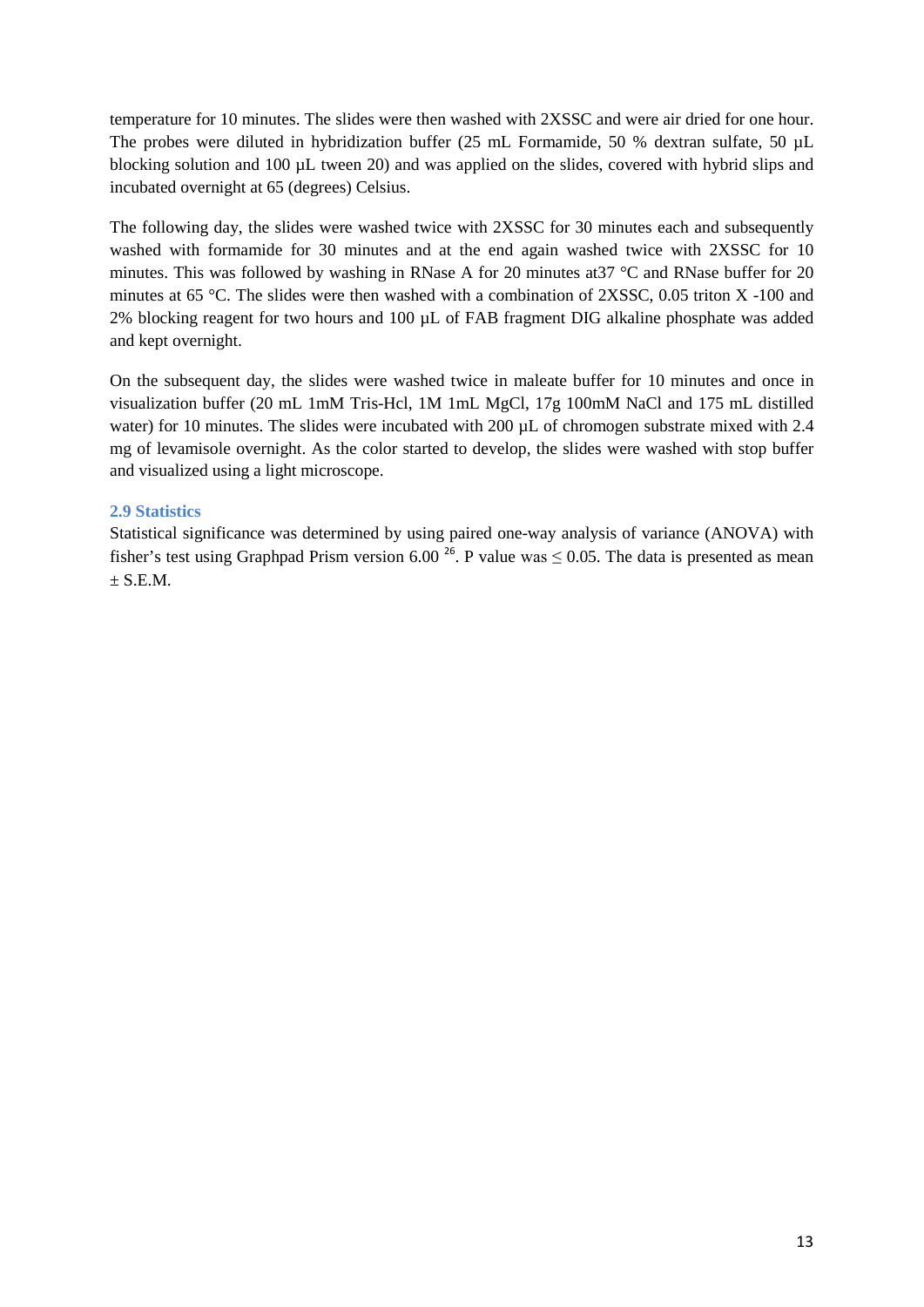#### **RESULTS AND DISCUSSION**

#### **3.1 Agonistic behavior**

Juvenile trout form a dominant-subordinate relationship minutes after social interaction amongst them. Once, the PVC wall and the mirror were removed there was a phase where they showed mutual displays such as circling but after a few minutes they turned out to be very aggressive which was characterized by attacks and biting. At the end there was a socially dominant fish which circled at the bottom of the aquarium whereas there was a subordinate fish which moved on to the surface of the tank and stayed there. Although the fish attained subordinate status the dominant fish still made attacks and chased the subordinate fish around the tank.

#### Winners Vs Losers (Attacks Made)



**Figure 3: Number of aggresive acts made by winners and losers. The difference in number of aggresive acts were statistically significant with p<0.05**

The dominant fish made a larger number of aggressive attacks in comparison to the subordinate fish. Thus, at the end of the experiment, the number of aggressive attacks explained which were the socially dominant and socially subordinate fish.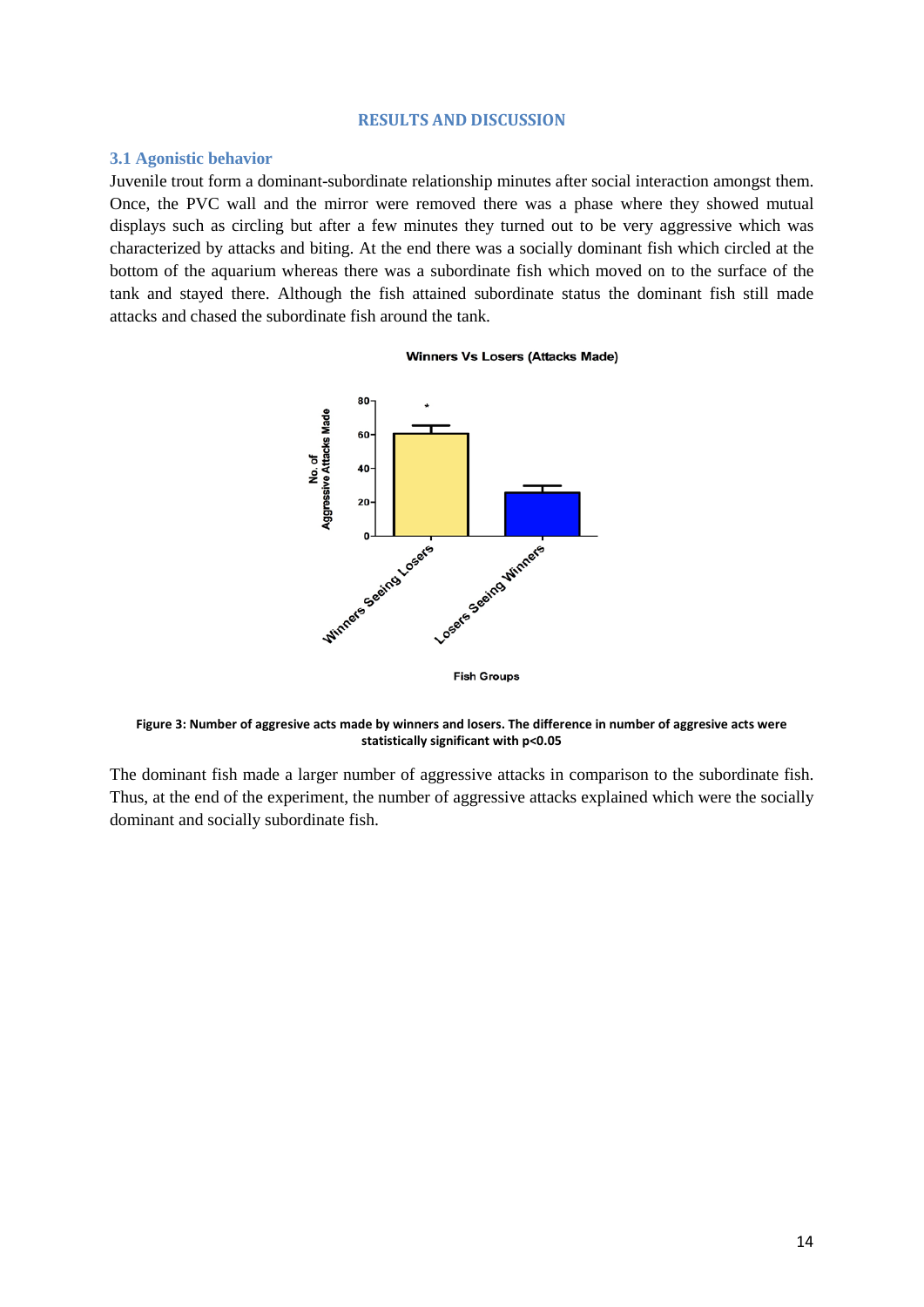

**Figure 4: The mean ± SEM weight for small fish was 104.8 4 ± 4 g whereas for the big fish was 109.5 ± 4.6 g. The small fish were 4% smaller than the large fish.**

In all pairs of fish, the larger fish ended up being dominant whereas the smaller fish ended up being subordinate. After transfer from the holding tank into the aquarium, where they were socially isolated the fish were reluctant to eat. After a period of 3-4 days the fish started eating again and ate to satiation.

During social interaction, the feed intake in dominant fish was high after each round of aggressive attacks but after 3 days of social interaction period the feed intake in subordinate fish also increased. In case of the controls, the big fish seeing the small fish consumed more food in comparison to small fish seeing the big fish. This leads to the conclusion that the small fish seeing the big fish for one hour daily were more stressed and consumed less food. Also, the socially dominant fish showed more spontaneous swimming activity as compared to socially subordinate fish during isolation which was observed during video analysis of the social interactions.





**Figure 5: Amount of food consumed by winners, losers and control was statistically significant with p<0.05**

#### **3.2 Plasma Cortisol level in socially interacting fish**

Cortisol was measured in all the four cases i.e. winners seeing losers and losers seeing winners, 5 minutes before the fight and for two groups of controls i.e. big fish who saw the small fish and small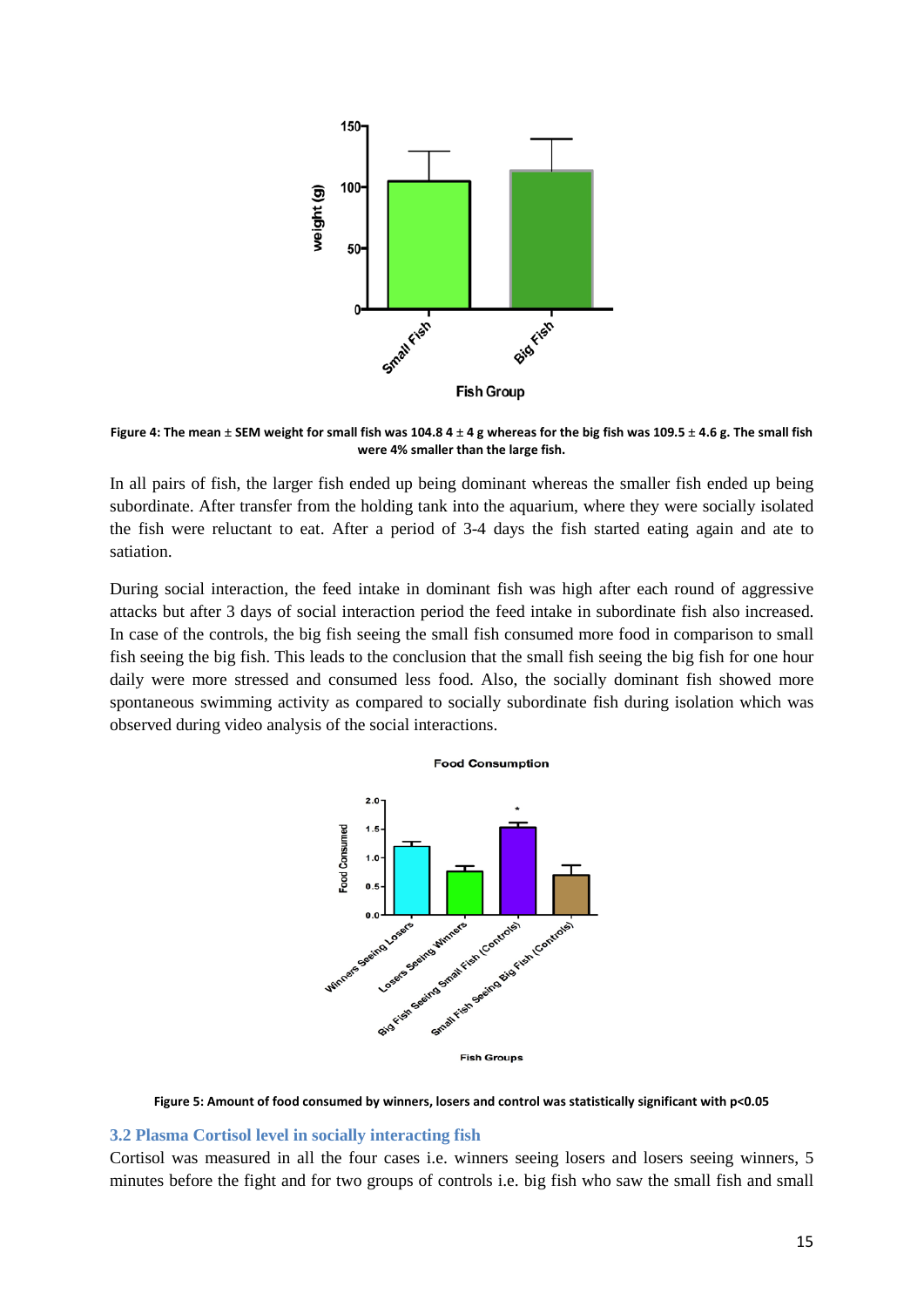fish who saw the big fish for one hour each day for five days. On the day of the sampling, all the fishes were allowed to see their counterparts for 30 minutes and were simultaneously netted. It is evident from the graphs that plasma cortisol level was drastically increased in socially subordinate fish but dominant fish returned to normal cortisol level after an initial rise of plasma cortisol. Also, in the case of controls the big fish that was seeing the small fish for one hour daily had low level of cortisol as compared to the small fish seeing the big fish. However, the cortisol levels in winners seeing losers and losers seeing winners are not statistically significant which may be due to the fact that the fish were not allowed to interact on the day of sampling but just allowed to see their previous antagonist for 30 minutes. In the case of controls, the small fish seeing the big fish was more stressed. From the above data, we could conclude that a big fish seeing the small fish or vice – versa has an effect on the social interaction capability of the fish.



**Winners Vs Loser (Cortisol)** 

**Figure 6: The winners had low cortisol level as compared to winners. This suggests that the losers were more stressed after social interaction.**

#### **3.3 Gene expression using quantitative PCR**

Gene expression studies were conducted using qPCR to differentiate between expression of c-Fos and EGR-1 in stressed and aggressive fish. The level of EGR-1 and c-Fos was different between the two groups. c-Fos was down regulated in winners while both of them were up regulated in case of losers. Thus, it can be concluded that due to stress and aggressive behavior the losing fish have more expression of both c-Fos and EGR-1.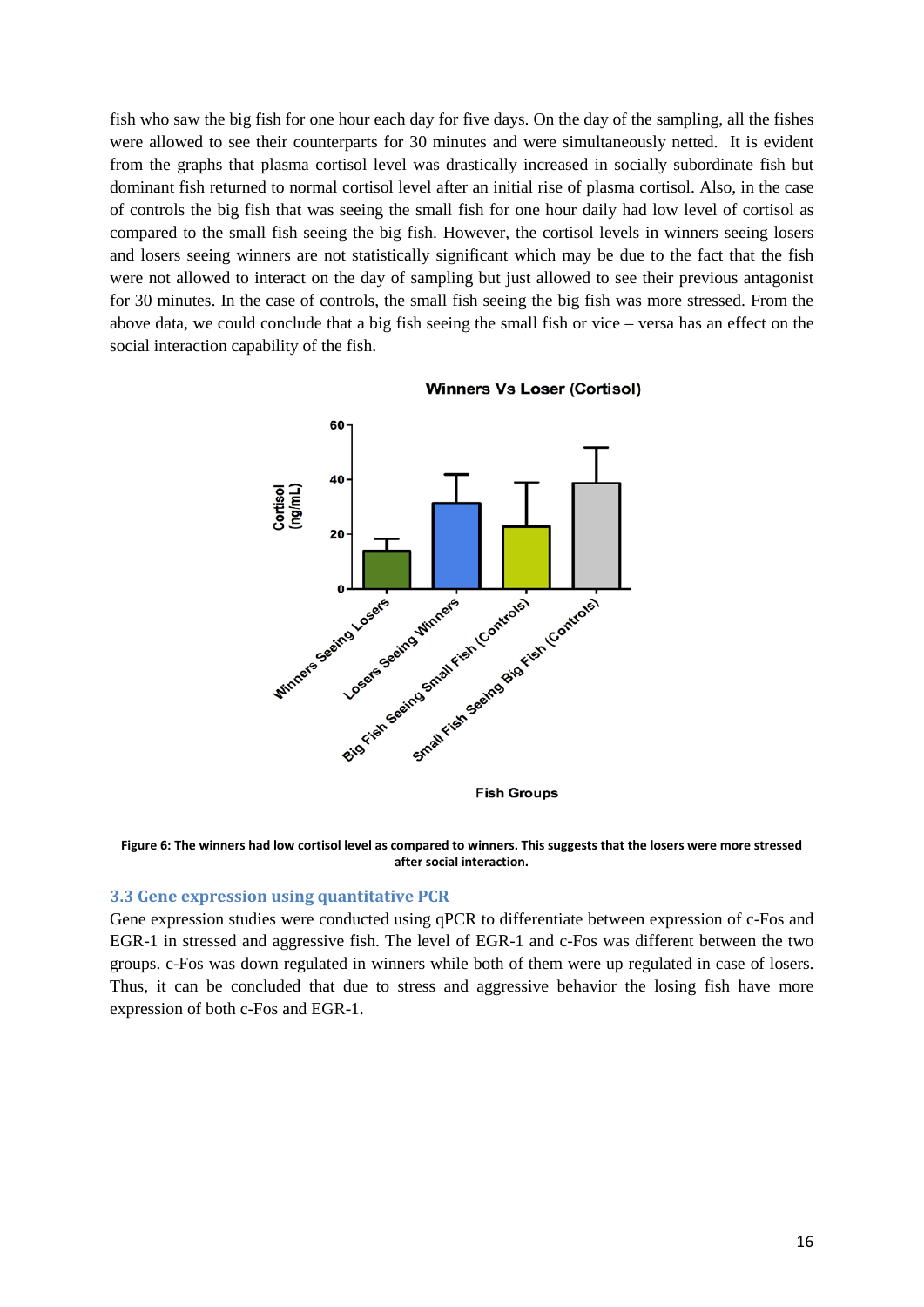

**Figure 7: Gene expression of (a) c-Fos and (b) EGR-1**

#### **3.4 Brain monoaminergic activity**

The monoaminergic neurons comprise a very small fraction of the vertebrate brain and they have been linked to stress reaction and control of the autonomic and neuroendocrine systems. Serotonin (5-HT) is synthesized from tryptophan and it is transported by blood using non-specific carrier that transports large neutral amino acids across the blood-brain barrier.

The subordinate fish had an increase in serotonin which can be deduced from the 5-HIAA level and the 5-HIAA/5-HT ratios. The brain 5-HT plays an important role in the activation of the HPI axis and copes well with chronic stress by acting through individual neuronal pathways. Social interaction has an effect on the fish brain affecting the 5-HT system. The subordinate fish have a high level of 5- HIAA concentrations as compared to dominant fish. The brain serotonergic activity is characterized by the 5-HIAA/S-HT ratio. Stress and food deprivation increases the brain 5-HIAA level. Fish occupying low positions in a social hierarchy are likely to be subjected to both food deprivation and stress, caused by repeated attacks from high-ranking fish as well as by the constant threat imposed by the sheer presence of dominant individuals  $^{13}$  $^{13}$  $^{13}$ .



**Figure 8: (a) 5-HT was higher in losers as compared to winners with p=0.18 & (b) 5-HIAA was higher in winners with p=0.8**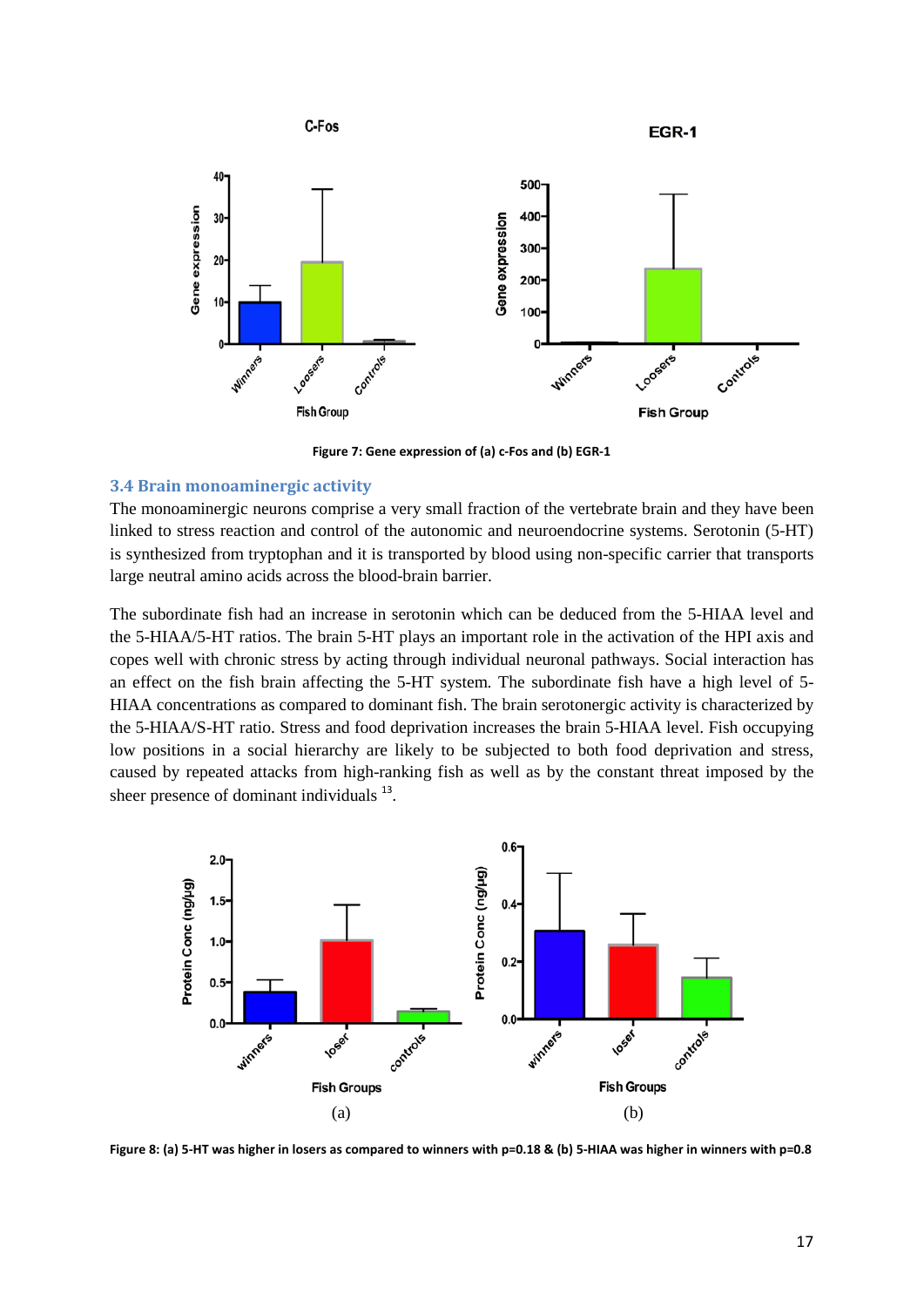The DA system is believed to be involved in regulation of agonistic behavior. There is no foremost DA metabolite in fish but Nilsson reported that HVA is the major DA metabolite in crucian carps (*Carassius carassius*) whereas DOPAC is the major metabolite in goldfish (*Carassius auratus auratus*). According to Saligaut et al  $^{27}$  $^{27}$  $^{27}$  3-methoxytyramine (3-MT) is the major DA metabolite in rainbow trout but saligaut et al <sup>[28](#page-22-0)</sup> says that DOPAC is dominant in the hypothalamus and pitituary region of the rainbow trout and exceeds the 3-MT level. The DA was higher in the winners in comparison to the losers suggesting that they were more aggressive as compared to the losers. The DOPAC/DA ratio was higher in the winners.



Figure 9: (a) DA was higher in losers as compared to winners with p = 0.57 and (b) DOPAC was higher in losers with p = **0.37**

The NE level was higher in case of losers as compared to the winners. McIntyre et al. reported that there is an effect of social rank on the catecholamine levels in the fish brain. They found that dominant rainbow trout had lower NE and higher DA concentration in brain than the subordinate fish <sup>[29](#page-22-1)</sup>. The increased DA level indicates more aggressive behavior in the dominant fish while the increased NE level in the subordinate fish indicates increase in stress. DA is the precursor for NE so treatment with L-DOPA will increase the synthesis of NE.



**Figure 10: Brainstem NE level with p=0.32**

Stress increases brain 5-HIAA levels without affecting the 5-HT concentration. It has been demonstrated in damselfish that stress increases brain 5-HT activity. Thus, the 5-HIAA/5-HT ratio,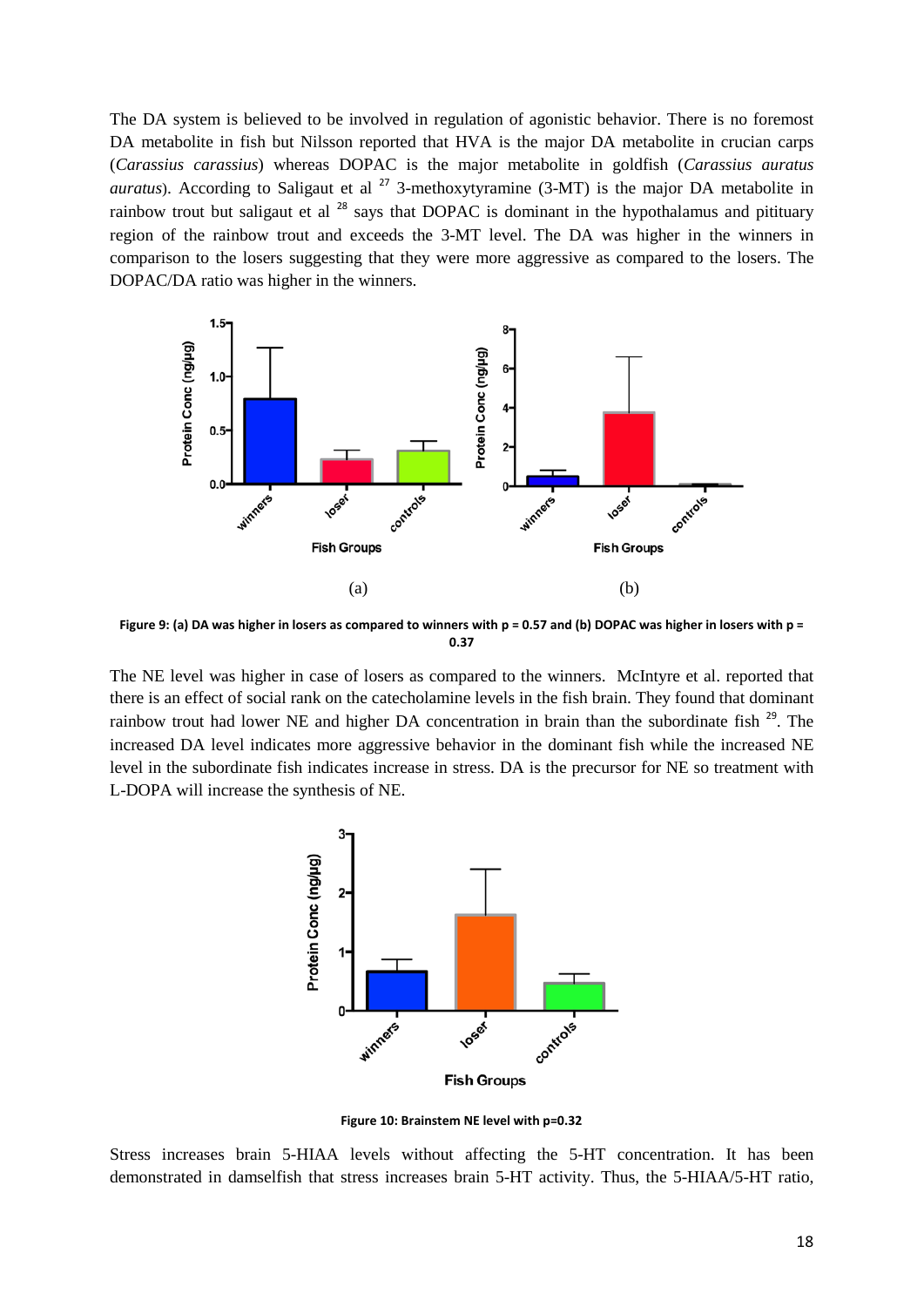which can been used as an index of serotonergic activity <sup>[30](#page-22-2)</sup>, was elevated in stressed fish. Therefore, it can be concluded that the fish seeing the other fish before social interaction has considerable amount of effect on the brain monoaminergic activity. There is an elevation of NE and 5-HT in the losing fish due to excitement and stress respectively whereas there is an elevation of DA in winners.

#### **3.5 Gene expression using In-Situ Hybridization**

Using the c-Fos & EGR-1 probes it was observed that both the genes were expressed in the telencephalon and the optic-tectum of a winner, loser and a big fish seeing a small fish (control) in the pilot experiment. Furthermore, in-situ hybridization would be done on the brains to check the expression of EGR-1 and c-Fos in the telencephalon, optic-tectum and cerebellum.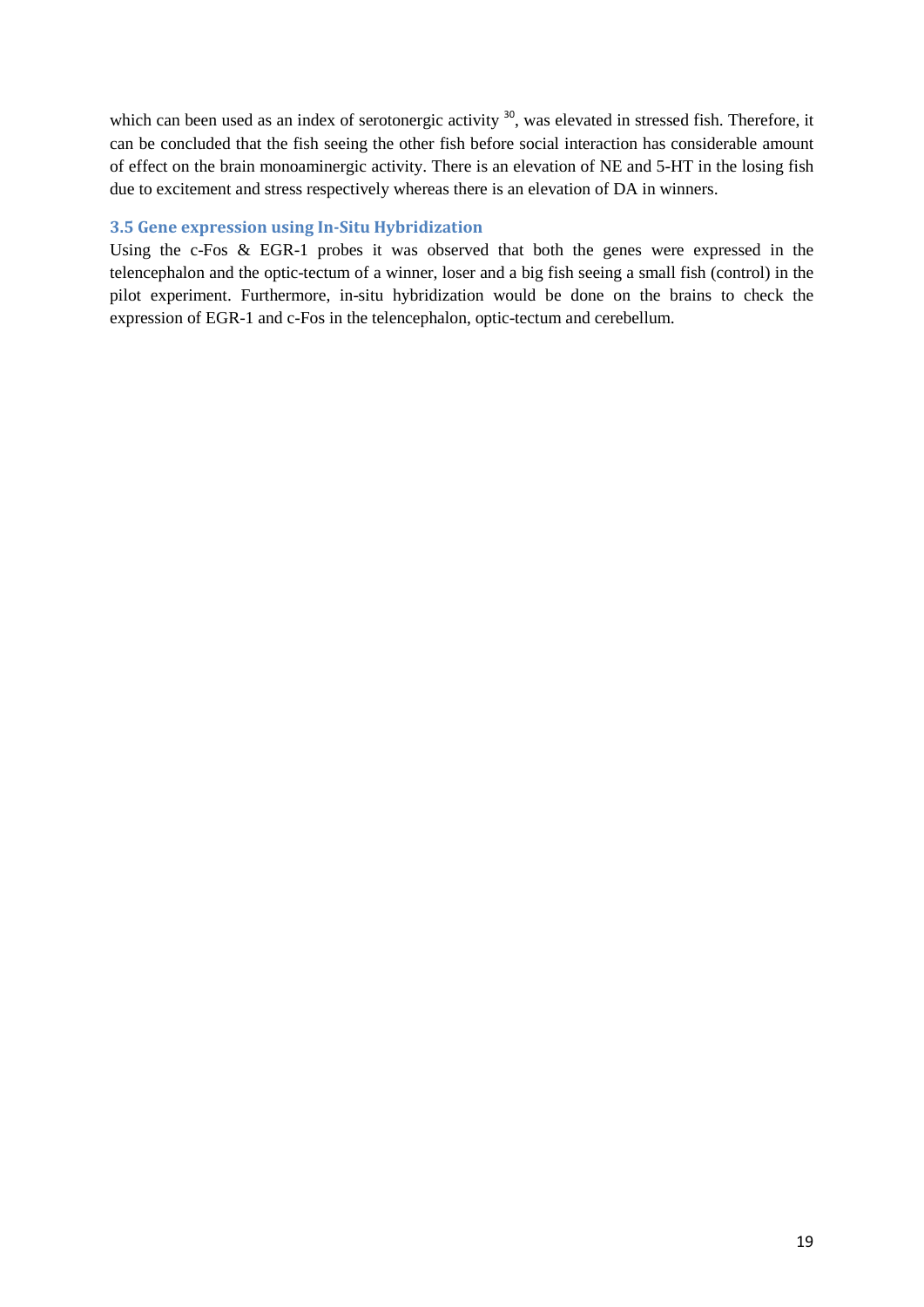#### **ACKNOWLEDGMENTS**

I would like to thank Svante Winberg for sharing his invaluable experience with stress physiology in fish. I would also like to thank Per-Ove Thornqvist for the discussions and sharing his expertise. A big thanks to Lars Ebbesson for the opportunity to do the in-situ hybridization in Bergen.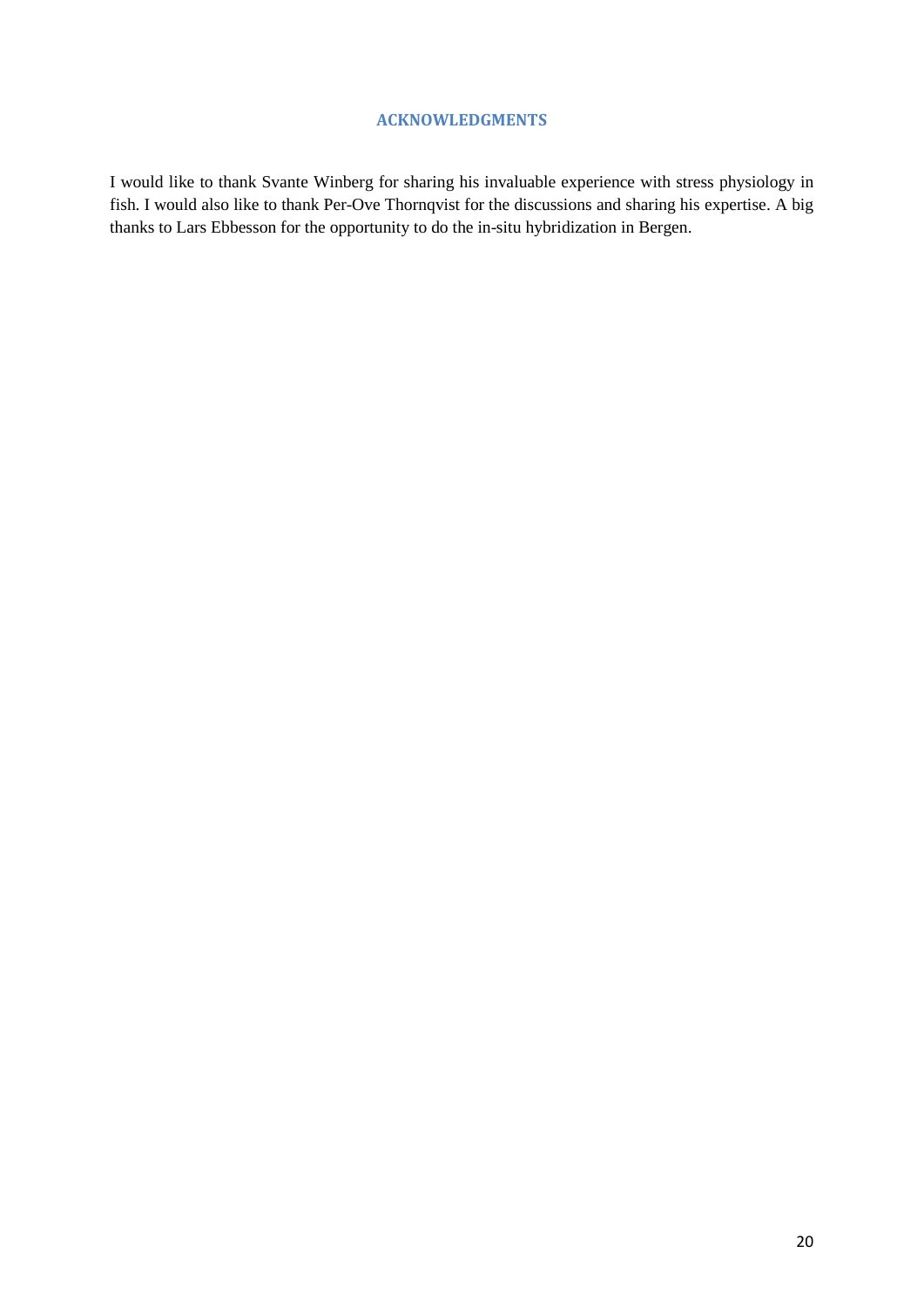#### **REFERENCES**

- <span id="page-21-0"></span>1. Selye, H. The evolution of the stress concept. *Am Sci* **61**, 692-9 (1973).
- <span id="page-21-1"></span>2. Chrousos, G.P. Stressors, stress, and neuroendocrine integration of the adaptive response - The 1997 Hans Selye Memorial Lecture. *Stress of Life* **851**, 311-335 (1998).
- <span id="page-21-2"></span>3. Harper, C. & Wolf, J.C. Morphologic Effects of the Stress Response in Fish. *Ilar Journal* **50**, 387-396 (2009).
- <span id="page-21-3"></span>4. Barton, B.A. Stress in fishes: a diversity of responses with particular reference to changes in circulating corticosteroids. *Integr Comp Biol* **42**, 517-25 (2002).
- <span id="page-21-4"></span>5. Wendelaar Bonga, S.E. The stress response in fish. *Physiol Rev* **77**, 591-625 (1997).
- <span id="page-21-5"></span>6. Barton, B.A. Stress in fishes: A diversity of responses with particular reference to changes in circulating corticosteroids. *Integrative and Comparative Biology* **42**, 517-525 (2002).
- <span id="page-21-6"></span>7. Barton, B.A. & Iwama, G.K. Physiological changes in fish from stress in aquaculture with emphasis on the response and effects of corticosteroids. *Annual Review of Fish Diseases* **1**, 3-26 (1991).
- <span id="page-21-7"></span>8. Barry, T.P., Ochiai, M. & Malison, J.A. In vitro effects of ACTH on interrenal corticosteroidogenesis during early larval development in rainbow trout. *Gen Comp Endocrinol* **99**, 382-7 (1995).
- <span id="page-21-8"></span>9. Sanders, B.M. Stress proteins in aquatic organisms: an environmental perspective. *Crit Rev Toxicol* **23**, 49-75 (1993).
- <span id="page-21-9"></span>10. Hart, B.B., Stanford, G.G., Ziegler, M.G., Lake, C.R. & Chernow, B. Catecholamines - Study of Interspecies Variation. *Critical Care Medicine* **17**, 1203-1222 (1989).
- <span id="page-21-10"></span>11. Nikinmaa, M. Membrane-Transport and Control of Hemoglobin-Oxygen Affinity in Nucleated Erythrocytes. *Physiological Reviews* **72**, 301-321 (1992).
- <span id="page-21-11"></span>12. Davison, W., Axelsson, M., Forster, M. & Nilsson, S. Cardiovascular responses to acute handling stress in the Antarctic fish Trematomus bernacchii are not mediated by circulatory catecholamines. *Fish Physiology and Biochemistry* **14**, 253-257 (1995).
- <span id="page-21-12"></span>13. Winberg, S. & Nilsson, G.E. Roles of brain monoamine neurotransmitters in agonistic behaviour and stress reactions, with particular reference to fish. *Comparative Biochemistry and Physiology Part C: Pharmacology, Toxicology and Endocrinology* **106**, 597-614 (1993).
- <span id="page-21-13"></span>14. Salbert, G., Chauveau, I., Bonnec, G., Valotaire, Y. & Jego, P. One of the two trout proopiomelanocortin messenger RNAs potentially encodes new peptides. *Mol Endocrinol* **6**, 1605-13 (1992).
- <span id="page-21-14"></span>15. Baker, B.I. in International Review of Cytology (eds. Jeon, K.W. & Friedlander, M.) 1-47 (Academic Press, 1991).
- <span id="page-21-15"></span>16. Baker, B.I. Melanin-concentration hormone updated functional considerations. *Trends in Endocrinology & Metabolism* **5**, 120-126 (1994).
- <span id="page-21-16"></span>17. Bird, D.J., Buckingham, J.C., Baker, B.I. & Mukherjee, S. Hypothalamo-pituitary-interrenal responses to opioid substances in the trout: I. Effects of morphine on the release in vitro of corticotrophin-releasing activity from the hypothalamus and corticotrophin from the pituitary gland. *General and Comparative Endocrinology* **68**, 33-39 (1987).
- <span id="page-21-17"></span>18. Pottinger, T.G., Prunet, P. & Pickering, A.D. The effects of confinement stress on circulating prolactin levels in rainbow trout (Oncorhynchus mykiss) in fresh water. *Gen Comp Endocrinol* **88**, 454-60 (1992).
- <span id="page-21-18"></span>19. Barton, B.A. & Schreck, C.B. Metabolic Cost of Acute Physical Stress in Juvenile Steelhead. *Transactions of the American Fisheries Society* **116**, 257-263 (1987).
- <span id="page-21-19"></span>20. Pickering, A.D. Stress and the Suppression of Somatic Growth in Teleost Fish. *Progress in Comparative Endocrinology* **342**, 473-479 (1990).
- <span id="page-21-20"></span>21. Zayan, R. The Specificity of Social Stress. *Behavioural Processes* **25**, 81-93 (1991).
- <span id="page-21-21"></span>22. Clayton, D.F. The genomic action potential. *Neurobiol Learn Mem* **74**, 185-216 (2000).
- <span id="page-21-22"></span>23. Goelet, P., Castellucci, V.F., Schacher, S. & Kandel, E.R. The long and the short of long-term memory--a molecular framework. *Nature* **322**, 419-22 (1986).
- 24. Morgan, J.I. & Curran, T. Stimulus-transcription coupling in neurons: role of cellular immediate-early genes. *Trends Neurosci* **12**, 459-62 (1989).
- 25. Sheng, M. & Greenberg, M.E. The regulation and function of c-fos and other immediate early genes in the nervous system. *Neuron* **4**, 477-85 (1990).
- <span id="page-21-23"></span>26. windows, P.f. (Prism 5 for windows, San Diego, California, United States Of America, 2010).
- <span id="page-21-24"></span>27. Saligaut, C., Bailhache, T., Salbert, G., Breton, B. & Jego, P. Dynamic characteristics of serotonin and dopamine metabolism in the rainbow trout brain: a regional study using liquid chromatography with electrochemical detection. *Fish Physiology and Biochemistry* **8**, 199-205 (1990).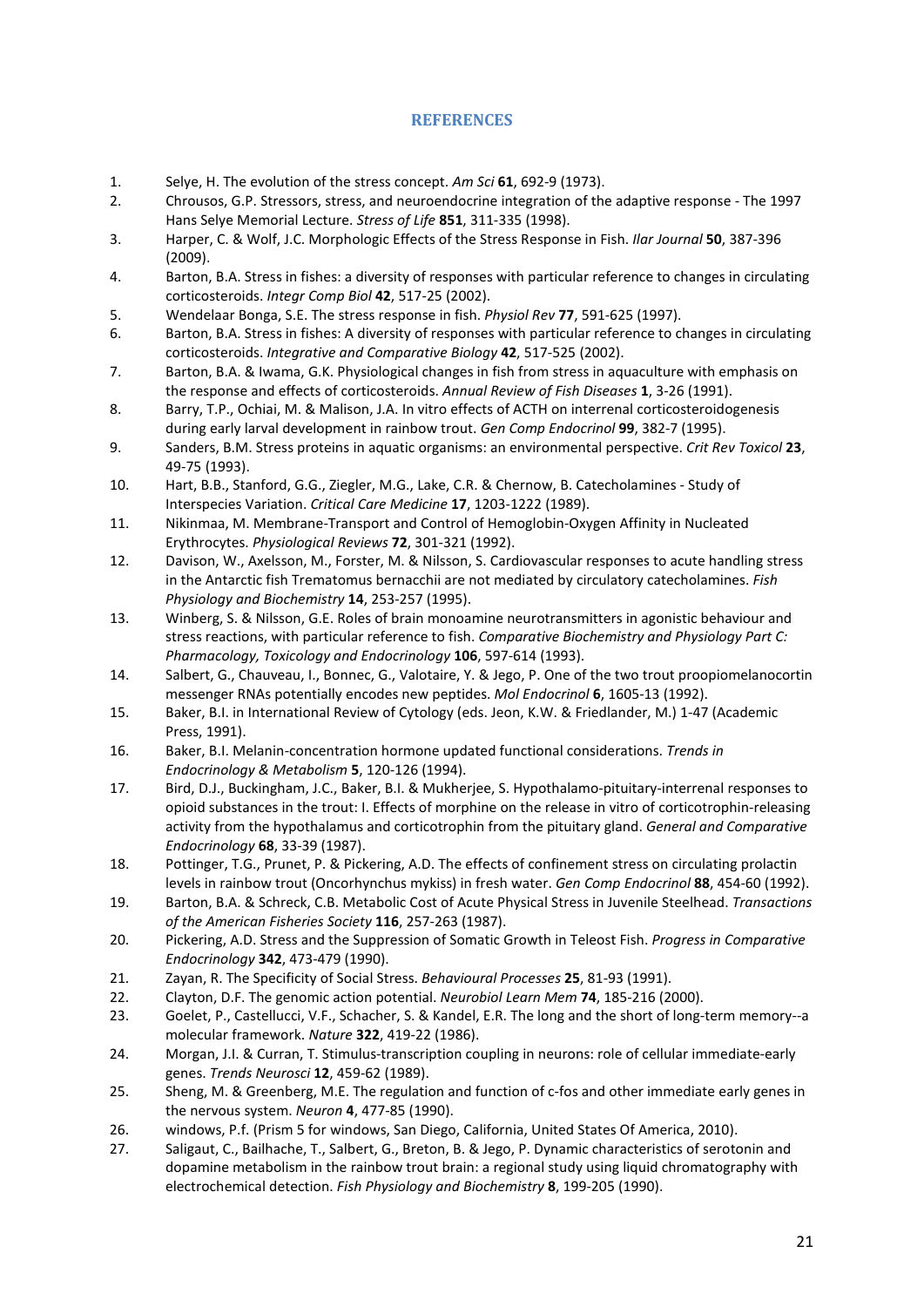- <span id="page-22-0"></span>28. Saligaut, C., Salbert, G., Bailhache, T., Bennani, S. & Jego, P. Serotonin and dopamine turnover in the female rainbow trout (Oncorhynchus mykiss) brain and pituitary: Changes during the annual reproductive cycle. *General and Comparative Endocrinology* **85**, 261-268 (1992).
- <span id="page-22-1"></span>29. McIntyre D. C., H.L.M.a.S.M. Intraspeties aggression and monoamine levels in rainbow trout (Salmo gairdneri) fingerlings. *Behav. Neural. Biol* **25**, 90-98 (1979).
- <span id="page-22-2"></span>30. Winberg, S., Nilsson, G. & Olsén, K.H. Social rank and brain levels of monoamines and monoamine metabolites in Arctic charr, Salvelinus alpinus (L.). *Journal of Comparative Physiology A* **168**, 241-246 (1991).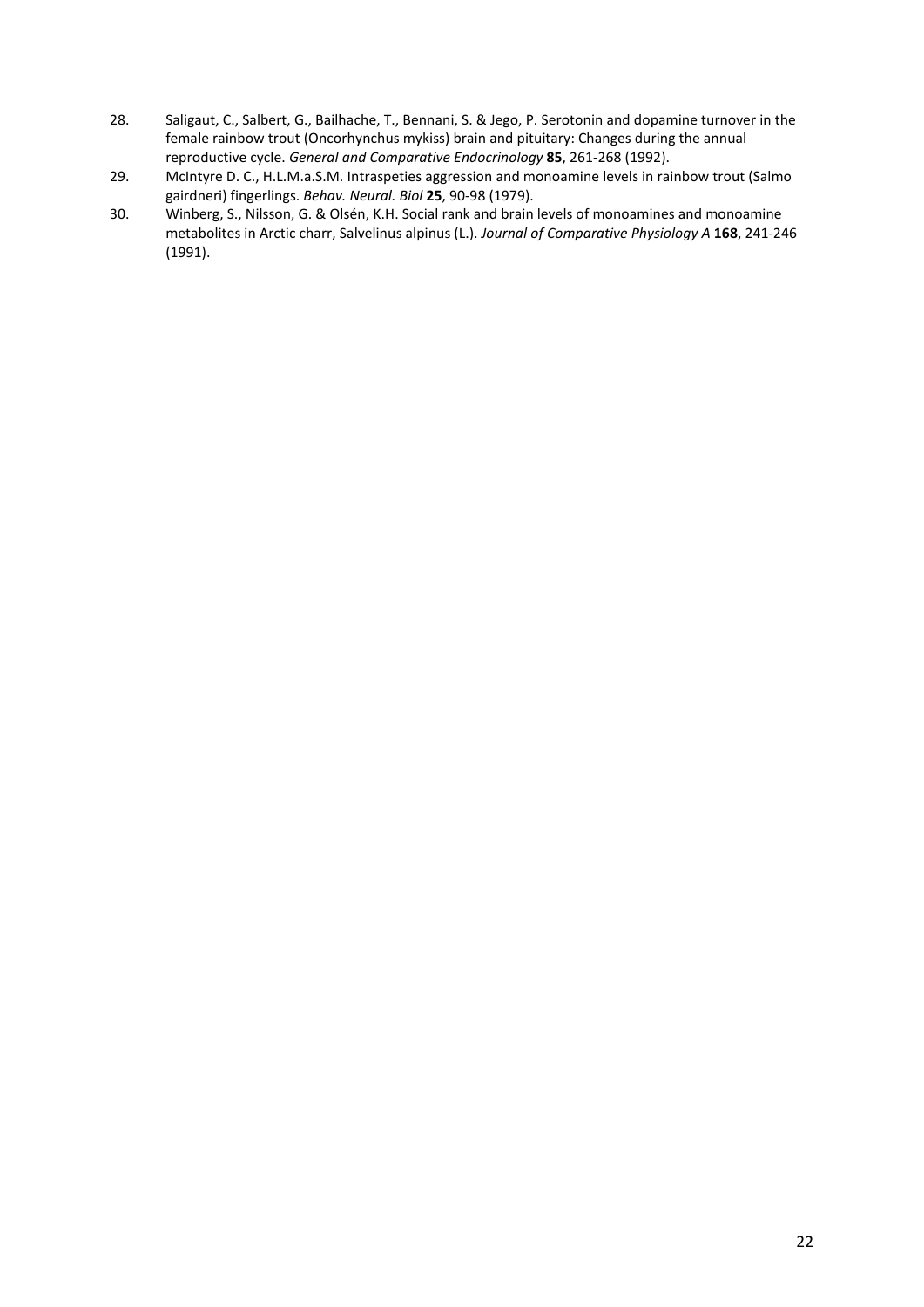#### **APPENDIX**

Oncorhynchus mykiss c-Fos 278bp (Plasmid pCRII-TOPO 412 ng/µl) (Oncorhynchus masou 444-167)

CTCAAGCTATGCATCAAGCTTGGTACCGAGCTCGGATCCACTAGTAACGGCCGCCAGTGT GCTGGAATTCGCCCTT**GCCCAGAGCTGTGGCCCTTGTTCCTCATGGCTCTAGTGTAGG TTGGGGGGCTGGCACTGTAGGGATGGGCTCTGTAAGAAGGTGCCACAGAGGATAGC GGCTGGACCAACCACTGCAGGCCTGGGCTGGCAGAGATGGCGGTAACAGTAGGGAT GAAGGACGGACCACTGGACACTGAATTCAGGTCTGTGAAGTCCTGAGATTGGGGAG AGCCCATGCTGGAGTAGGATCCCTCAGGAGAGTTGAAGTAAACCAGCTTGTTGCCG GATGGAGAAGCT**AAGGGCGAATTCTGCAGATATCCATCACACTGGCGGCCGCTCGAGCA TGCATCTAGAGGGCCCAATTCGCCCTATAGTGAGTCGTATTACAATTCACTGGCCGTCGTT TTACAACGTCGTGACTGGGAAAACCCTGGCGTTACCCAACTTAATCGCCTTGCAGCACAT CCCCCTTTCGCCAGCTGGCGTAATAGCGAAGAGGCCCGCACCGATCGCCCTTCCCAACAG TTGCGCAGCCTGAATGGCGAATGGACGCGCCCTGTAGCGGCGCATTAAGCGCGGCGGGT GTGGTGGTTACGCGCAGCGTGACCGCTACACTTGCCAGCGCCCTAGCGCCCGCTCCTTT

 $\le$  167

 $>$  dbi|[AB111054.1](http://www.ncbi.nlm.nih.gov/nucleotide/31339311?report=genbank&log$=nuclalign&blast_rank=1&RID=W17UDKXC012)| Oncorhynchus masou mRNA for c-Fos protein, complete cds Length=1864

Score =  $439$  bits (486), Expect =  $6e-123$ Identities =  $264/278$  (95%), Gaps =  $0/278$  (0%) Strand=Plus/Minus

#### **Primer pair c-Fos from O. nerka**

|                          | Sequence $(5'-3')$                     | <b>Template</b><br>strand | Length  Start  Stop   Tm   GC% |     |                    |                           | <b>Self</b><br>complementarity | Self 3'<br>complementarity |
|--------------------------|----------------------------------------|---------------------------|--------------------------------|-----|--------------------|---------------------------|--------------------------------|----------------------------|
| primer                   | Forward  AGCTTCTCCATCCGGCAACAAGC  Plus |                           | $\overline{23}$                | 85  | $\blacksquare$ 107 | $ 59.75 $ 56.52 4.00      |                                | 2.00                       |
| <b>Reverse</b><br>primer | GCCCAGAGCTGTGGCCCTTG                   | <b>Minus</b>              | 20                             | 374 |                    | 355   59.97  70.00   8.00 |                                | 12.00                      |
| <b>Product</b><br>length | 290                                    |                           |                                |     |                    |                           |                                |                            |

Products on intended target

[AB111053.1](http://www.ncbi.nlm.nih.gov/entrez/viewer.fcgi?db=nucleotide&id=31339309) Oncorhynchus nerka mRNA for c-Fos type1 protein, complete cds

product length = 290

Forward primer 1 AGCTTCTCCATCCGGCAACAAGC 23 Template 85 ....................... 107

Reverse primer 1 GCCCAGAGCTGTGGCCCTTG 20